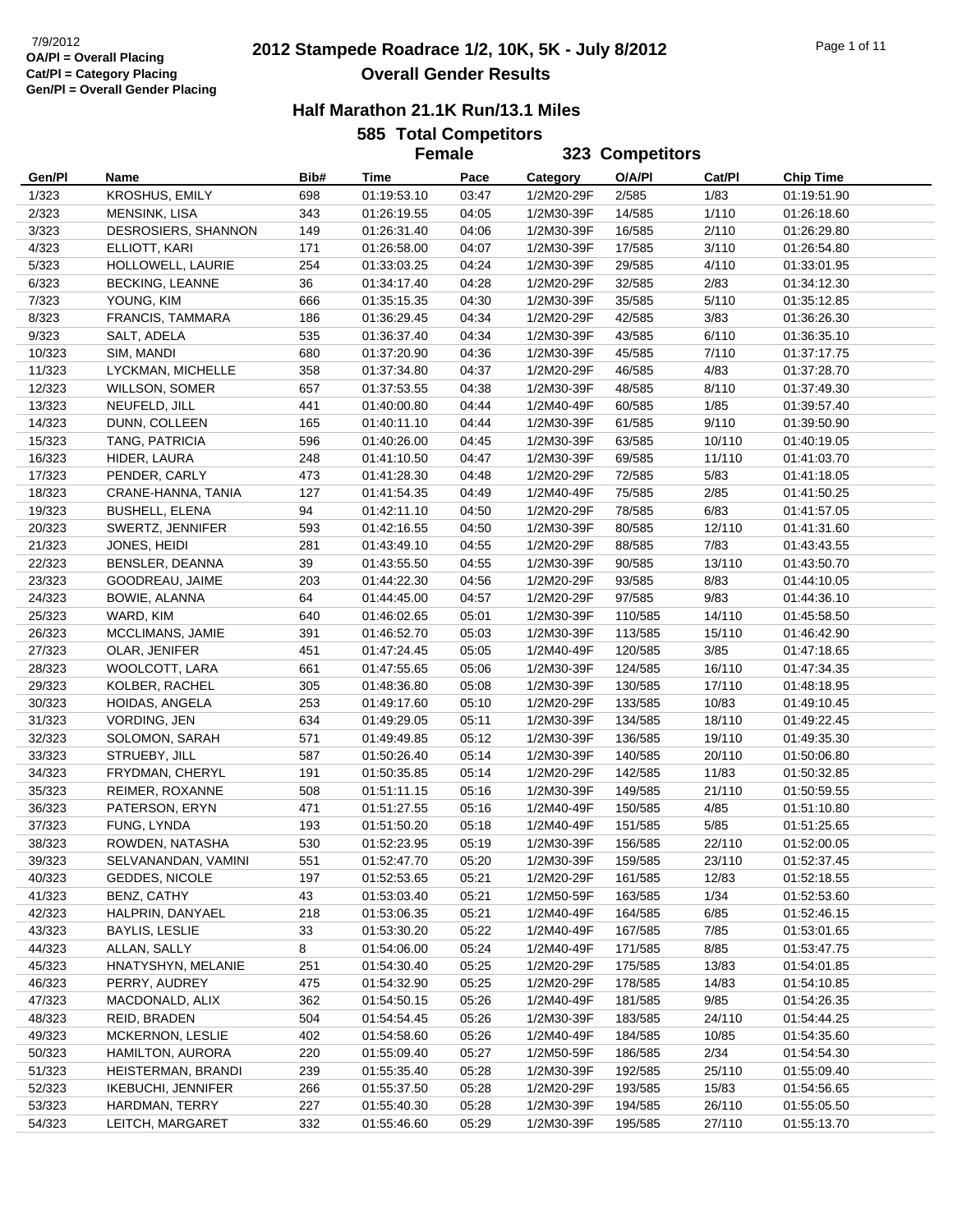# **2012 Stampede Roadrace 1/2, 10K, 5K - July 8/2012** 7/9/2012 Page 2 of 11 **Overall Gender Results**

#### **Half Marathon 21.1K Run/13.1 Miles**

# **585 Total Competitors**

|         |                        |      |                            | <b>Female</b> |            | 323 Competitors |        |                            |
|---------|------------------------|------|----------------------------|---------------|------------|-----------------|--------|----------------------------|
| Gen/Pl  | Name                   | Bib# | Time                       | Pace          | Category   | O/A/PI          | Cat/Pl | <b>Chip Time</b>           |
| 55/323  | DRYER, BRENDA          | 163  | 01:56:07.85                | 05:30         | 1/2M30-39F | 196/585         | 28/110 | 01:55:53.95                |
| 56/323  | JAMIESON, KYLA         | 274  | 01:56:19.55                | 05:30         | 1/2M20-29F | 199/585         | 16/83  | 01:56:03.50                |
| 57/323  | <b>BUTLER, CLAIRE</b>  | 98   | 01:56:43.00                | 05:31         | 1/2M40-49F | 200/585         | 11/85  | 01:56:35.50                |
| 58/323  | MURPHY, KELLY          | 434  | 01:56:43.15                | 05:31         | 1/2M40-49F | 201/585         | 12/85  | 01:56:35.25                |
| 59/323  | <b>WICHERS, STACEY</b> | 652  | 01:56:44.90                | 05:31         | 1/2M40-49F | 202/585         | 13/85  | 01:56:14.45                |
| 60/323  | FECH, TIANA            | 177  | 01:56:45.70                | 05:32         | 1/2M30-39F | 203/585         | 29/110 | 01:56:18.15                |
| 61/323  | REIMER, SUSAN          | 509  | 01:57:02.40                | 05:32         | 1/2M40-49F | 204/585         | 14/85  | 01:56:35.25                |
| 62/323  | <b>BRYSON, KIRSTEN</b> | 82   | 01:57:08.25                | 05:33         | 1/2M20-29F | 206/585         | 17/83  | 01:56:53.00                |
| 63/323  | DIRKS, SARAH           | 154  | 01:57:15.85                | 05:33         | 1/2M30-39F | 208/585         | 30/110 | 01:57:02.80                |
| 64/323  | COLEMAN, CYNTHIA       | 120  | 01:57:23.00                | 05:33         | 1/2M30-39F | 210/585         | 31/110 | 01:56:42.20                |
| 65/323  | <b>GRENIER, VICKY</b>  | 207  | 01:57:31.10                | 05:34         | 1/2M30-39F | 212/585         | 32/110 | 01:57:08.05                |
| 66/323  | TRETIAK, PAMELA        | 616  | 01:58:00.00                | 05:35         | 1/2M30-39F | 215/585         | 33/110 | 01:56:50.55                |
| 67/323  | LACZO, ROXANNE         | 316  | 01:58:24.15                | 05:36         | 1/2M30-39F | 220/585         | 34/110 | 01:57:40.65                |
| 68/323  | REIMER, DORIS          | 507  | 01:58:37.45                | 05:37         | 1/2M40-49F | 221/585         | 15/85  | 01:58:17.70                |
| 69/323  | HILL, JESSICA          | 249  |                            | 05:37         | 1/2M30-39F | 222/585         | 35/110 |                            |
|         |                        |      | 01:58:44.05<br>01:58:55.00 |               |            |                 |        | 01:58:18.65<br>01:58:41.60 |
| 70/323  | FRERE SCHMIDT, RINKY   | 187  |                            | 05:38         | 1/2M40-49F | 224/585         | 16/85  |                            |
| 71/323  | SANDRELLI, KAREN       | 537  | 01:59:39.00                | 05:40         | 1/2M40-49F | 229/585         | 17/85  | 01:59:08.00                |
| 72/323  | MILLER, JENNIFER       | 412  | 01:59:55.90                | 05:41         | 1/2M20-29F | 231/585         | 18/83  | 01:59:51.30                |
| 73/323  | MCAVOY, DANA           | 389  | 01:59:56.05                | 05:41         | 1/2M20-29F | 232/585         | 19/83  | 01:59:51.20                |
| 74/323  | SCOTT, SANDRA          | 547  | 01:59:58.65                | 05:41         | 1/2M50-59F | 234/585         | 3/34   | 01:59:25.40                |
| 75/323  | CHATTEN, KARI          | 112  | 02:00:00.60                | 05:41         | 1/2M40-49F | 236/585         | 18/85  | 01:59:26.80                |
| 76/323  | BROWN, MEGHAN          | 76   | 02:00:15.20                | 05:41         | 1/2M20-29F | 237/585         | 20/83  | 01:59:37.00                |
| 77/323  | DIN, J.B.S.M.N.F       | 21   | 02:00:24.10                | 05:42         | 1/2M40-49F | 238/585         | 19/85  | 01:59:51.95                |
| 78/323  | WANG, DEBBIE           | 639  | 02:00:46.00                | 05:43         | 1/2M19&UF  | 241/585         | 1/5    | 02:00:00.30                |
| 79/323  | PRENTICE, HESTA        | 491  | 02:00:55.65                | 05:43         | 1/2M40-49F | 242/585         | 20/85  | 02:00:19.15                |
| 80/323  | KEARNEY, HEATHER       | 287  | 02:01:00.05                | 05:44         | 1/2M30-39F | 243/585         | 36/110 | 02:00:48.75                |
| 81/323  | HAMILTON, KELLE        | 221  | 02:01:21.75                | 05:45         | 1/2M50-59F | 247/585         | 4/34   | 02:00:46.60                |
| 82/323  | MCNEILLY, ALLY         | 404  | 02:01:24.05                | 05:45         | 1/2M19&UF  | 248/585         | 2/5    | 02:00:41.55                |
| 83/323  | KORRES, ALEXANDRA      | 306  | 02:01:27.10                | 05:45         | 1/2M20-29F | 249/585         | 21/83  | 02:01:14.50                |
| 84/323  | JUDD, JANE             | 283  | 02:01:33.10                | 05:45         | 1/2M30-39F | 251/585         | 37/110 | 02:00:46.65                |
| 85/323  | REMINGTON, TAMARA LEAH | 512  | 02:01:35.05                | 05:45         | 1/2M30-39F | 252/585         | 38/110 | 02:01:03.20                |
| 86/323  | CHASE, KATHRYN         | 178  | 02:01:41.90                | 05:46         | 1/2M30-39F | 255/585         | 39/110 | 02:00:54.90                |
| 87/323  | HIRSCHE, JULIE         | 250  | 02:01:45.35                | 05:46         | 1/2M30-39F | 256/585         | 40/110 | 02:01:19.00                |
| 88/323  | VO-TIGLEY, EMILIE      | 633  | 02:01:46.70                | 05:46         | 1/2M40-49F | 257/585         | 21/85  | 02:01:26.35                |
| 89/323  | NEMEC, ANDREA          | 440  | 02:01:51.25                | 05:46         | 1/2M20-29F | 258/585         | 22/83  | 02:01:38.90                |
| 90/323  | NELSON, AMY            | 439  | 02:01:54.70                | 05:46         | 1/2M50-59F | 259/585         | 5/34   | 02:01:19.20                |
| 91/323  | MCNULTY, TRACY         | 405  | 02:01:54.80                | 05:46         | 1/2M30-39F | 260/585         | 41/110 | 02:01:19.35                |
| 92/323  | DUNWOODY, JENN         | 166  | 02:02:17.85                | 05:47         | 1/2M20-29F | 263/585         | 23/83  | 02:01:56.95                |
| 93/323  | KUJAWA, LUCIA          | 312  | 02:02:18.05                | 05:47         | 1/2M40-49F | 264/585         | 22/85  | 02:01:52.65                |
| 94/323  | REMBOWSKI, CARISA      | 510  | 02:02:30.70                | 05:48         | 1/2M20-29F | 265/585         | 24/83  | 02:01:52.75                |
| 95/323  | YARDLEY, KIM           | 665  | 02:02:38.70                | 05:48         | 1/2M40-49F | 267/585         | 23/85  | 02:02:01.90                |
| 96/323  | CORVARI, GABRIELLE     | 125  | 02:02:45.80                | 05:49         | 1/2M20-29F | 270/585         | 25/83  | 02:02:07.95                |
| 97/323  | SMITH, CHERYL          | 562  | 02:02:48.75                | 05:49         | 1/2M30-39F | 272/585         | 42/110 | 02:02:19.35                |
| 98/323  | SWEEZEY, JANA          | 592  | 02:03:03.80                | 05:49         | 1/2M30-39F | 278/585         | 43/110 | 02:02:23.20                |
| 99/323  | WHITFORD, BELINDA      | 651  | 02:03:06.80                | 05:50         | 1/2M40-49F | 279/585         | 24/85  | 02:02:01.05                |
| 100/323 | KEHLER, THALIE         | 291  | 02:03:14.70                | 05:50         | 1/2M20-29F | 280/585         | 26/83  | 02:02:20.00                |
| 101/323 | ORLESKY, KIM           | 458  | 02:03:16.65                | 05:50         | 1/2M20-29F | 281/585         | 27/83  | 02:02:38.50                |
| 102/323 | VERBONAC, MARIA        | 631  | 02:03:29.10                | 05:51         | 1/2M40-49F | 282/585         | 25/85  | 02:02:55.30                |
| 103/323 | <b>DENCSAK, LORI</b>   | 146  | 02:03:39.05                | 05:51         | 1/2M40-49F | 283/585         | 26/85  | 02:03:05.35                |
| 104/323 | CARR, ELIZABETH        | 104  | 02:03:41.80                | 05:51         | 1/2M30-39F | 284/585         | 44/110 | 02:02:26.15                |
| 105/323 | XIE, DI                | 681  | 02:03:43.30                | 05:51         | 1/2M30-39F | 285/585         | 45/110 | 02:03:09.30                |
| 106/323 | BHATLA, JENNIFER       | 47   | 02:03:48.95                | 05:52         | 1/2M20-29F | 286/585         | 28/83  | 02:03:03.10                |
| 107/323 | <b>CROCKER, RACHEL</b> | 131  | 02:03:49.80                | 05:52         | 1/2M40-49F | 287/585         | 27/85  | 02:03:20.40                |
| 108/323 | MARTIN DUNN, LETICIA   | 335  | 02:04:00.65                | 05:52         | 1/2M40-49F | 289/585         | 28/85  | 02:03:35.15                |
|         |                        |      |                            |               |            |                 |        |                            |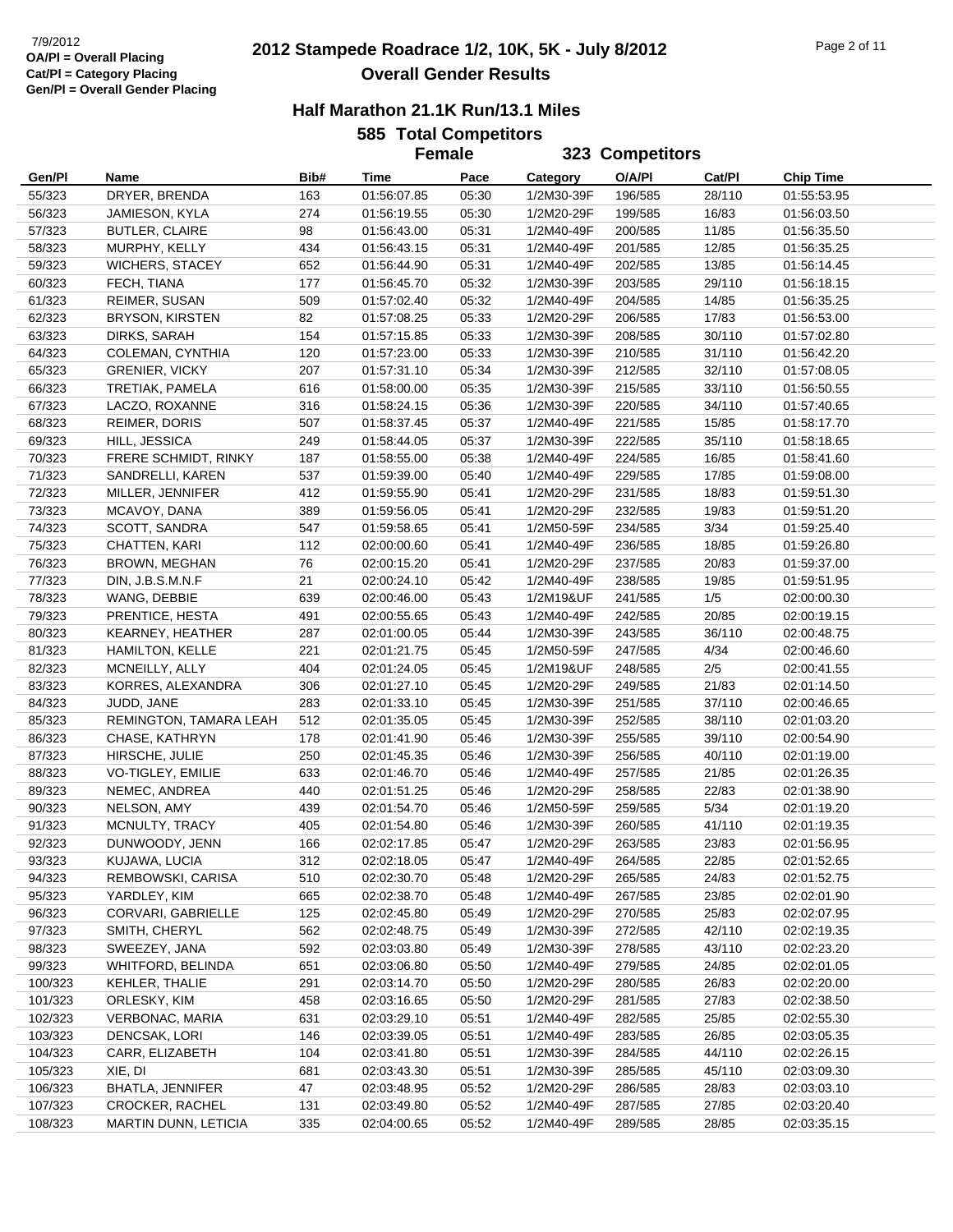# **2012 Stampede Roadrace 1/2, 10K, 5K - July 8/2012** 7/9/2012 Page 3 of 11 **Overall Gender Results**

#### **Half Marathon 21.1K Run/13.1 Miles**

**585 Total Competitors**

|                    |                                     |           | <b>Female</b>              |                |                          | 323 Competitors    |                |                            |
|--------------------|-------------------------------------|-----------|----------------------------|----------------|--------------------------|--------------------|----------------|----------------------------|
| Gen/Pl             | Name                                | Bib#      | Time                       | Pace           | Category                 | O/A/PI             | Cat/PI         | <b>Chip Time</b>           |
| 109/323            | TAKANA, EMILY                       | 595       | 02:04:04.25                | 05:52          | 1/2M30-39F               | 290/585            | 46/110         | 02:03:18.05                |
| 110/323            | METCALFE, R                         | 410       | 02:04:08.65                | 05:53          | 1/2M20-29F               | 291/585            | 29/83          | 02:03:07.85                |
| 111/323            | MAH, DONNA                          | 682       | 02:04:10.60                | 05:53          | 1/2M30-39F               | 292/585            | 47/110         | 02:03:30.75                |
| 112/323            | WAITE, ERIN                         | 636       | 02:04:25.70                | 05:53          | 1/2M50-59F               | 293/585            | 6/34           | 02:03:55.80                |
| 113/323            | PHILLIPS, SHARON                    | 480       | 02:04:43.40                | 05:54          | 1/2M40-49F               | 294/585            | 29/85          | 02:04:07.50                |
| 114/323            | SCHMITZ, JENN                       | 543       | 02:04:56.60                | 05:55          | 1/2M30-39F               | 297/585            | 48/110         | 02:04:09.30                |
| 115/323            | <b>BEATTY, DENISE</b>               | 34        | 02:06:06.90                | 05:58          | 1/2M30-39F               | 302/585            | 49/110         | 02:05:53.80                |
| 116/323            | DOUCET, JOHANNE                     | 159       | 02:06:13.40                | 05:58          | 1/2M40-49F               | 305/585            | 30/85          | 02:05:44.30                |
| 117/323            | HANTZSCH, PATRICIA                  | 226       | 02:06:19.10                | 05:59          | 1/2M50-59F               | 306/585            | 7/34           | 02:05:40.45                |
| 118/323            | <b>BOHNET, BRENDA</b>               | 58        | 02:06:22.30                | 05:59          | 1/2M50-59F               | 307/585            | 8/34           | 02:06:07.80                |
| 119/323            | LOBELLO, CARLA                      | 345       | 02:06:30.45                | 05:59          | 1/2M30-39F               | 309/585            | 50/110         | 02:06:03.25                |
| 120/323            | WARNE, SARAH                        | 641       | 02:06:36.95                | 06:00          | 1/2M40-49F               | 310/585            | 31/85          | 02:06:12.00                |
| 121/323            | FREUND, STEPHANIE                   | 188       | 02:06:37.25                | 06:00          | 1/2M40-49F               | 311/585            | 32/85          | 02:06:05.40                |
| 122/323            | <b>BUTLER GRETTON, MARY</b>         | 99        | 02:06:37.75                | 06:00          | 1/2M50-59F               | 312/585            | 9/34           | 02:06:02.10                |
| 123/323            | DEMERS, KRISTI                      | 145       | 02:06:40.55                | 06:00          | 1/2M30-39F               | 314/585            | 51/110         | 02:06:06.70                |
| 124/323            | PAINTON, TIFFANY                    | 463       | 02:06:47.70                | 06:00          | 1/2M20-29F               | 316/585            | 30/83          | 02:06:16.15                |
| 125/323            | ILSLEY, HEATHER                     | 267       | 02:06:59.00                | 06:01          | 1/2M30-39F               | 319/585            | 52/110         | 02:06:11.55                |
| 126/323            | JORDAN, JULIA                       | 282       | 02:07:01.90                | 06:01          | 1/2M20-29F               | 320/585            | 31/83          | 02:06:54.45                |
| 127/323            | OLIVER, VANESSA                     | 452       | 02:07:03.35                | 06:01          | 1/2M20-29F               | 321/585            | 32/83          | 02:06:24.45                |
| 128/323            | KWON, YOUNG-MI                      | 315       | 02:07:08.75                | 06:01          | 1/2M40-49F               | 322/585            | 33/85          | 02:06:29.05                |
| 129/323            | COOPER, JENNIFER                    | 123       | 02:07:21.10                | 06:02          | 1/2M20-29F               | 323/585            | 33/83          | 02:06:38.30                |
| 130/323            | BRAY, KAREN                         | 67        | 02:07:23.45                | 06:02          | 1/2M30-39F               | 324/585            | 53/110         | 02:06:28.65                |
| 131/323            | MACNAUGHTON, CATHY                  | 368       | 02:07:28.55                | 06:02          | 1/2M50-59F               | 325/585            | 10/34          | 02:06:55.00                |
| 132/323            | GUILD, CAROL                        | 209       | 02:07:30.15                | 06:02          | 1/2M40-49F               | 326/585            | 34/85          | 02:06:49.85                |
| 133/323            | REES, MIMI                          | 503       | 02:07:34.10                | 06:02          | 1/2M40-49F               | 327/585            | 35/85          | 02:07:02.70                |
| 134/323            | BROADBENT, SONJA                    | 68        | 02:07:34.15                | 06:02          | 1/2M30-39F               | 328/585            | 54/110         | 02:07:03.00                |
| 135/323            | LYLE, DIANNE                        | 360       | 02:07:41.00                | 06:03          | 1/2M40-49F               | 329/585            | 36/85          | 02:06:48.85                |
| 136/323            | FERNQUIST, JODIE                    | 179       | 02:07:56.60                | 06:03          | 1/2M30-39F               | 332/585            | 55/110         | 02:07:42.40                |
| 137/323            | MACDONALD, SHAYLA                   | 365       | 02:07:57.70                | 06:03          | 1/2M30-39F               | 333/585            | 56/110         | 02:07:14.30                |
| 138/323            | THAKORE, PRARTHNA                   | 489       | 02:07:57.90                | 06:03          | 1/2M20-29F               | 334/585            | 34/83          | 02:07:14.10                |
| 139/323            | MARTENS, CLAUDIA                    | 382       | 02:08:00.00                | 06:03          | 1/2M30-39F               | 335/585            | 57/110         | 02:07:16.00                |
| 140/323            | ANDERSON, JENNIFER                  | 15        | 02:08:00.20                | 06:03          | 1/2M30-39F               | 336/585            | 58/110         | 02:07:16.80                |
| 141/323            | DOUGLAS, JULIE                      | 161       | 02:08:01.00                | 06:04          | 1/2M20-29F               | 337/585            | 35/83          | 02:07:16.85                |
| 142/323            | AITKEN, AMANDA                      | 3         | 02:08:01.05                | 06:04          | 1/2M20-29F               | 338/585            | 36/83          | 02:07:17.05                |
| 143/323            | <b>TONKEN, MOLLY</b>                | 611       | 02:08:03.60                | 06:04          | 1/2M20-29F               | 339/585            | 37/83          | 02:07:39.20                |
| 144/323            | KINGSEP, PATRICIA                   | 297       | 02:08:14.50                | 06:04          | 1/2M60-69F               | 341/585            | 1/6            | 02:07:56.30                |
| 145/323            | LENTERS, KELSIE                     | 333       | 02:08:22.40                | 06:05          | 1/2M20-29F               | 342/585            | 38/83          | 02:07:38.00                |
| 146/323            | BAKER, THERESA                      | 24        | 02:08:25.80                | 06:05          | 1/2M40-49F               | 343/585            | 37/85          | 02:07:47.80                |
| 147/323            | WONG, JANE<br>VAN HIERDEN, BRITTANY | 660       | 02:08:29.30                | 06:05          | 1/2M30-39F<br>1/2M20-29F | 344/585            | 59/110         | 02:07:29.25<br>02:08:04.65 |
| 148/323<br>149/323 | <b>BROWN, KIM</b>                   | 625<br>75 | 02:08:33.80<br>02:09:01.30 | 06:05<br>06:06 | 1/2M50-59F               | 347/585<br>348/585 | 39/83<br>11/34 | 02:08:23.00                |
| 150/323            | KROMM, TAMMY                        | 309       | 02:09:06.15                | 06:07          | 1/2M30-39F               | 349/585            | 60/110         | 02:08:31.20                |
| 151/323            | CARLISLE, LAURA                     | 103       | 02:09:18.85                | 06:07          | 1/2M40-49F               | 350/585            | 38/85          | 02:08:40.70                |
| 152/323            | YUEN, FRANCES                       | 669       | 02:09:50.55                | 06:09          | 1/2M40-49F               | 355/585            | 39/85          | 02:09:07.15                |
| 153/323            | MACPHERSON, HEATHER                 | 371       | 02:09:56.15                | 06:09          | 1/2M40-49F               | 356/585            | 40/85          | 02:09:20.55                |
| 154/323            | LALL, NATASHA                       | 319       | 02:10:00.90                | 06:09          | 1/2M20-29F               | 357/585            | 40/83          | 02:09:12.85                |
| 155/323            | SUTTER, JENNIFER                    | 591       | 02:10:15.60                | 06:10          | 1/2M20-29F               | 358/585            | 41/83          | 02:09:20.50                |
| 156/323            | SMITH, ALISON                       | 560       | 02:10:16.15                | 06:10          | 1/2M30-39F               | 359/585            | 61/110         | 02:09:08.75                |
| 157/323            | DONAIS, TANYA                       | 157       | 02:10:22.60                | 06:10          | 1/2M40-49F               | 360/585            | 41/85          | 02:09:31.85                |
| 158/323            | THREESUNS, LYNDSEY                  | 606       | 02:10:25.80                | 06:10          | 1/2M20-29F               | 361/585            | 42/83          | 02:09:52.40                |
| 159/323            | DEPENCIER, SHERRI                   | 147       | 02:10:35.35                | 06:11          | 1/2M30-39F               | 362/585            | 62/110         | 02:09:43.75                |
| 160/323            | PASQUALE, JACINTHA                  | 470       | 02:10:38.00                | 06:11          | 1/2M20-29F               | 363/585            | 43/83          | 02:09:52.10                |
| 161/323            | HARRIMAN, CALEY                     | 232       | 02:10:49.25                | 06:11          | 1/2M20-29F               | 365/585            | 44/83          | 02:09:49.80                |
| 162/323            | TETZ, MEGHAN                        | 600       | 02:11:26.30                | 06:13          | 1/2M30-39F               | 369/585            | 63/110         | 02:10:23.00                |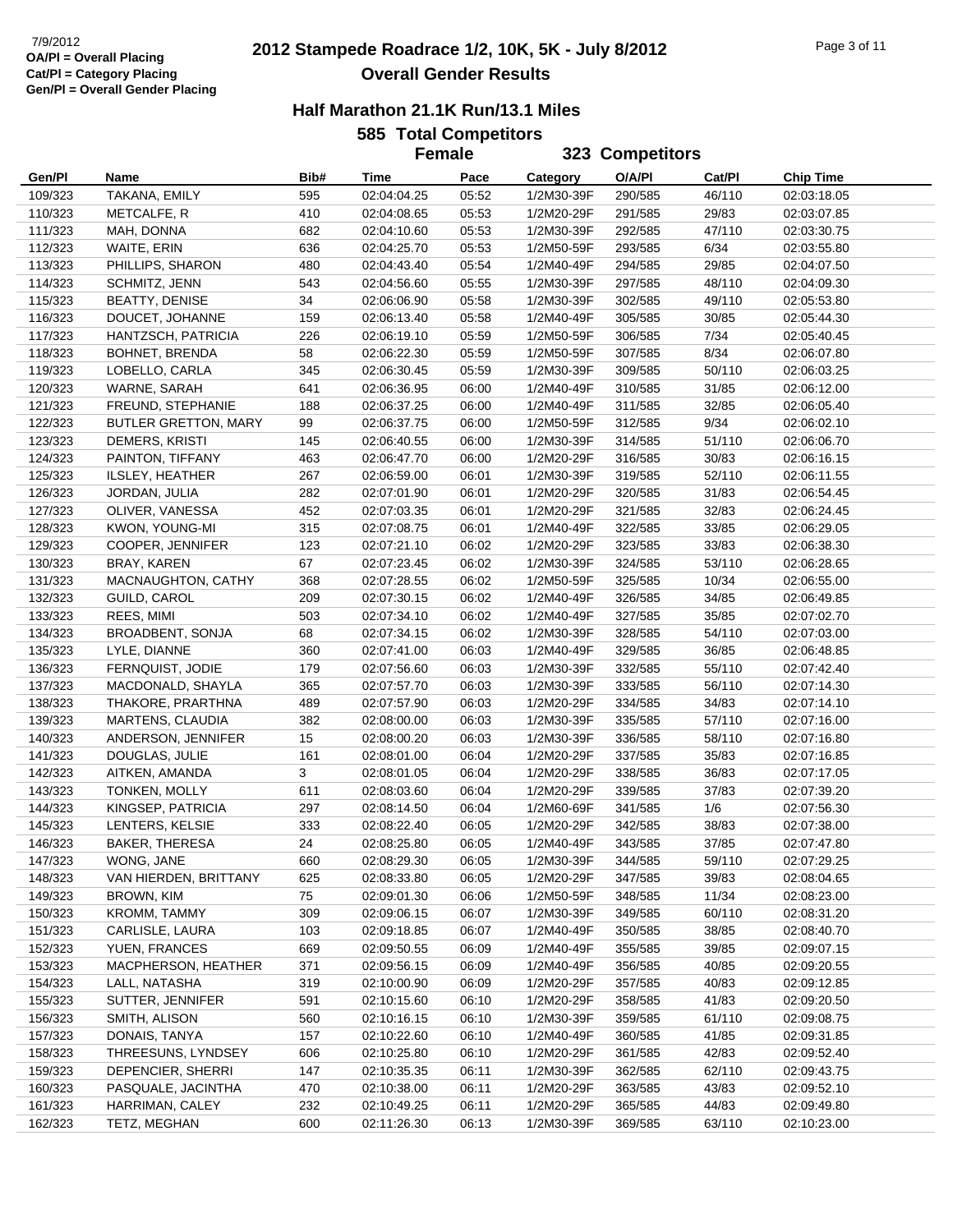# **2012 Stampede Roadrace 1/2, 10K, 5K - July 8/2012** 7/9/2012 Page 4 of 11 **Overall Gender Results**

|  | <b>585 Total Competitors</b> |
|--|------------------------------|
|  |                              |

|                    |                                          |            | JUJ TULAI UUIIIµGULUI J    | <b>Female</b>  |                          | 323 Competitors    |                |                            |  |
|--------------------|------------------------------------------|------------|----------------------------|----------------|--------------------------|--------------------|----------------|----------------------------|--|
|                    |                                          |            |                            |                |                          |                    |                |                            |  |
| Gen/Pl             | Name                                     | Bib#       | Time                       | Pace           | Category                 | O/A/PI             | Cat/PI         | <b>Chip Time</b>           |  |
| 163/323            | CORNFORTH, ANGELA                        | 124        | 02:11:31.40                | 06:13          | 1/2M30-39F               | 370/585            | 64/110         | 02:11:01.40                |  |
| 164/323            | LUZENTALES, JENN                         | 357        | 02:11:31.50                | 06:13          | 1/2M20-29F               | 371/585            | 45/83          | 02:10:50.40                |  |
| 165/323            | NARFASON, STEFANI                        | 437        | 02:11:54.50                | 06:15          | 1/2M20-29F               | 377/585            | 46/83          | 02:11:15.25                |  |
| 166/323            | LAWLESS, JENNA                           | 325        | 02:12:05.95                | 06:15          | 1/2M20-29F               | 378/585            | 47/83          | 02:11:27.55                |  |
| 167/323            | WILLMS, DEBBIE                           | 655        | 02:12:07.05                | 06:15          | 1/2M40-49F               | 379/585            | 42/85          | 02:11:14.40                |  |
| 168/323            | REYNEKE, CATHARINA                       | 516        | 02:12:11.25                | 06:15          | 1/2M20-29F               | 382/585            | 48/83          | 02:11:24.85                |  |
| 169/323            | <b>BLANCH, CARON</b>                     | 52         | 02:12:36.10                | 06:17          | 1/2M20-29F               | 385/585            | 49/83          | 02:11:54.10                |  |
| 170/323            | <b>CRISOSTOMO, CHERRIE</b>               | 129        | 02:13:27.85                | 06:19          | 1/2M40-49F               | 388/585            | 43/85          | 02:13:21.35                |  |
| 171/323            | PEARSON, NICOLE                          | 472        | 02:13:31.10                | 06:19          | 1/2M20-29F               | 389/585            | 50/83          | 02:13:29.10                |  |
| 172/323            | ANGLE, MADISON                           | 17         | 02:13:40.20                | 06:20          | 1/2M19&UF                | 390/585            | 3/5            | 02:12:32.70                |  |
| 173/323            | <b>BATTISTA, JENNIFER</b>                | 30         | 02:13:42.20                | 06:20          | 1/2M30-39F               | 391/585            | 65/110         | 02:13:12.00                |  |
| 174/323            | MARSHALL, SHIRLEY                        | 381        | 02:13:42.85                | 06:20          | 1/2M40-49F               | 392/585            | 44/85          | 02:13:25.85                |  |
| 175/323            | LIBIN, THU                               | 341        | 02:13:43.20                | 06:20          | 1/2M30-39F               | 393/585            | 66/110         | 02:12:42.70                |  |
| 176/323            | WHITE, TABETHA                           | 650        | 02:14:00.70                | 06:21          | 1/2M40-49F               | 395/585            | 45/85          | 02:13:32.80                |  |
| 177/323            | MARIA, FRANCESCA                         | 378        | 02:14:02.30                | 06:21          | 1/2M19&UF                | 396/585            | 4/5            | 02:12:53.75                |  |
| 178/323            | FREY, GLYNIS                             | 189        | 02:14:23.65                | 06:22          | 1/2M20-29F               | 398/585            | 51/83          | 02:13:48.25                |  |
| 179/323            | LAUSEN, BRENDA                           | 323        | 02:14:24.20                | 06:22          | 1/2M40-49F               | 399/585            | 46/85          | 02:13:22.75                |  |
| 180/323            | WARREN, VESTA                            | 642        | 02:14:26.20                | 06:22          | 1/2M40-49F               | 400/585            | 47/85          | 02:13:44.10                |  |
| 181/323            | STASZEWSKI, NIKKI                        | 576        | 02:14:41.75                | 06:23          | 1/2M30-39F               | 402/585            | 67/110         | 02:13:39.45                |  |
| 182/323            | DICK, JENNIFER                           | 151        | 02:14:48.70                | 06:23          | 1/2M20-29F               | 404/585            | 52/83          | 02:14:07.55                |  |
| 183/323            | SCHNEIDER, CHRISTINE                     | 544        | 02:14:59.90                | 06:23          | 1/2M40-49F               | 406/585            | 48/85          | 02:14:22.90                |  |
| 184/323            | DE GEUS, KATE                            | 142        | 02:15:10.80                | 06:24          | 1/2M30-39F               | 407/585            | 68/110         | 02:14:15.10                |  |
| 185/323            | KEHLER, ANDREA                           | 290        | 02:15:14.35                | 06:24          | 1/2M30-39F               | 408/585            | 69/110         | 02:14:19.80                |  |
| 186/323            | ANDERSON, ANGELA                         | 12         | 02:15:44.00                | 06:25          | 1/2M30-39F               | 410/585            | 70/110         | 02:14:40.45                |  |
| 187/323            | BURWASH, GLORINDA                        | 92         | 02:15:50.75                | 06:26          | 1/2M40-49F               | 411/585            | 49/85          | 02:14:42.55                |  |
| 188/323            | MACDONALD, LEISA                         | 364        | 02:15:59.35                | 06:26          | 1/2M50-59F               | 414/585            | 12/34          | 02:15:17.75                |  |
| 189/323            | DE CHAMPLAIN, JENNY                      | 141        | 02:16:01.15                | 06:26          | 1/2M20-29F               | 415/585            | 53/83          | 02:15:13.40                |  |
| 190/323            | FANG, DIANNE                             | 174        | 02:16:05.30                | 06:26          | 1/2M30-39F               | 416/585            | 71/110         | 02:15:39.75                |  |
| 191/323            | TOH, MADELINE                            | 609        | 02:16:08.60                | 06:27          | 1/2M30-39F               | 417/585            | 72/110         | 02:16:00.50                |  |
| 192/323            | OLSEN, MEGAN                             | 453        | 02:16:09.55                | 06:27          | 1/2M20-29F               | 418/585            | 54/83          | 02:15:26.40                |  |
| 193/323            | SINCLAIR, KYLA                           | 556        | 02:16:11.00                | 06:27          | 1/2M30-39F               | 419/585            | 73/110         | 02:15:32.85                |  |
| 194/323            | BOYNTON, NUI                             | 65         | 02:16:29.35                | 06:28          | 1/2M50-59F               | 421/585            | 13/34          | 02:15:47.00                |  |
| 195/323            | HAMILL, CATHERINE                        | 219        | 02:16:33.90                | 06:28          | 1/2M20-29F               | 422/585            | 55/83          | 02:15:43.40                |  |
| 196/323            | NIELSEN, CLAIRE                          | 446        | 02:16:39.15                | 06:28          | 1/2M30-39F               | 423/585            | 74/110         | 02:15:52.85                |  |
| 197/323            | LYLANDER, JULIE                          | 359        | 02:17:00.50                | 06:29          | 1/2M30-39F               | 424/585            | 75/110         | 02:16:05.55                |  |
| 198/323            | SNYDER, CHARITY<br>MORGAN, SHANNON       | 569<br>422 | 02:17:04.35                | 06:29          | 1/2M20-29F               | 425/585            | 56/83          | 02:16:36.90                |  |
| 199/323            |                                          | 557        | 02:17:08.75                | 06:29<br>06:30 | 1/2M20-29F<br>1/2M40-49F | 426/585            | 57/83          | 02:16:20.45                |  |
| 200/323            | SIQUEIRA, ANDREA<br><b>BUGEJA, LINDY</b> | 85         | 02:17:17.15                | 06:30          | 1/2M40-49F               | 428/585            | 50/85          | 02:16:21.00                |  |
| 201/323<br>202/323 | LLEWELLYN, LAURA                         | 344        | 02:17:25.40<br>02:17:34.85 | 06:31          | 1/2M20-29F               | 429/585<br>430/585 | 51/85<br>58/83 | 02:16:36.60<br>02:17:17.50 |  |
| 203/323            | INGRAM, LISA                             | 268        | 02:17:35.70                | 06:31          | 1/2M40-49F               | 431/585            | 52/85          | 02:16:46.05                |  |
| 204/323            | ZIA, KATE                                | 672        | 02:17:43.90                | 06:31          | 1/2M40-49F               | 432/585            | 53/85          | 02:16:54.50                |  |
| 205/323            | FILEWICH, TRACEY                         | 180        | 02:17:49.15                | 06:31          | 1/2M30-39F               | 433/585            | 76/110         | 02:17:12.00                |  |
|                    |                                          |            | 02:17:57.65                |                | 1/2M30-39F               |                    |                |                            |  |
| 206/323            | MARTINEZ, SARAH                          | 383        |                            | 06:32          |                          | 434/585            | 77/110         | 02:16:58.95                |  |
| 207/323            | CHAMP, ANGELA<br>YOUNG, LARISSA          | 107<br>667 | 02:18:02.50                | 06:32<br>06:32 | 1/2M40-49F<br>1/2M20-29F | 435/585            | 54/85          | 02:17:09.30                |  |
| 208/323<br>209/323 | <b>BRANCH, JULIE</b>                     | 66         | 02:18:05.90<br>02:18:12.90 | 06:33          | 1/2M20-29F               | 436/585<br>437/585 | 59/83<br>60/83 | 02:17:28.05<br>02:17:24.90 |  |
|                    | HAZLETT, BRANDI                          |            | 02:18:19.60                | 06:33          | 1/2M30-39F               |                    | 78/110         |                            |  |
| 210/323            | CHURCHILL, KIM                           | 235        |                            | 06:33          | 1/2M20-29F               | 439/585<br>440/585 | 61/83          | 02:17:22.55<br>02:17:33.00 |  |
| 211/323<br>212/323 | REMESAT, RAMONA                          | 115<br>511 | 02:18:25.40<br>02:18:38.30 | 06:34          | 1/2M40-49F               | 442/585            | 55/85          | 02:17:47.30                |  |
| 213/323            | HESSAMI, ASSA                            | 244        | 02:19:12.65                | 06:35          | 1/2M30-39F               | 443/585            | 79/110         | 02:18:49.25                |  |
| 214/323            | PORTER, KUNIKO                           | 486        | 02:19:21.05                | 06:36          | 1/2M40-49F               | 444/585            | 56/85          | 02:18:22.25                |  |
| 215/323            | HANNA, PAULETTE                          | 223        | 02:19:22.70                | 06:36          | 1/2M50-59F               | 445/585            | 14/34          | 02:19:09.30                |  |
| 216/323            | BAILEY, JENNY                            | 23         | 02:19:23.50                | 06:36          | 1/2M30-39F               | 447/585            | 80/110         | 02:18:29.40                |  |
|                    |                                          |            |                            |                |                          |                    |                |                            |  |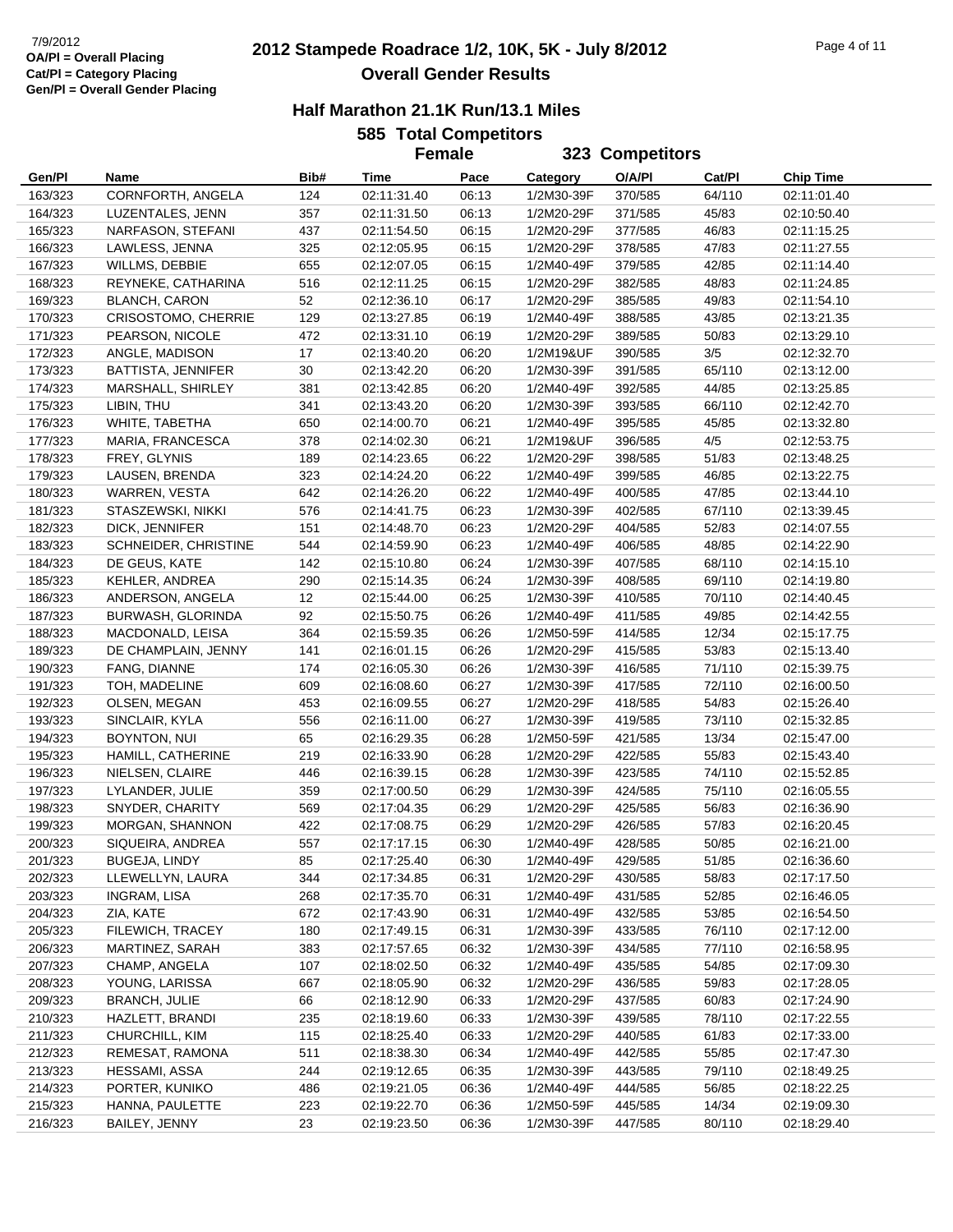# **2012 Stampede Roadrace 1/2, 10K, 5K - July 8/2012** 7/9/2012 Page 5 of 11 **Overall Gender Results**

|  | <b>585 Total Competitors</b> |
|--|------------------------------|
|  |                              |

|         |                           |      | JUJ TULAI UUIIIpelilUI S | <b>Female</b> |            | 323 Competitors |         |                  |
|---------|---------------------------|------|--------------------------|---------------|------------|-----------------|---------|------------------|
|         |                           |      |                          |               |            |                 |         |                  |
| Gen/Pl  | Name                      | Bib# | Time                     | Pace          | Category   | O/A/PI          | Cat/Pl  | <b>Chip Time</b> |
| 217/323 | <b>VERBONAC, KIERA</b>    | 630  | 02:19:27.60              | 06:36         | 1/2M20-29F | 448/585         | 62/83   | 02:18:53.50      |
| 218/323 | LOWRY, KAREN              | 350  | 02:19:32.10              | 06:36         | 1/2M40-49F | 449/585         | 57/85   | 02:18:36.15      |
| 219/323 | IZETT, TASHA              | 272  | 02:19:54.95              | 06:37         | 1/2M30-39F | 451/585         | 81/110  | 02:19:16.30      |
| 220/323 | <b>TSOUGRIANIS, KAREN</b> | 618  | 02:19:57.55              | 06:38         | 1/2M30-39F | 452/585         | 82/110  | 02:19:38.60      |
| 221/323 | SERUP, SHEILA             | 700  | 02:20:01.10              | 06:38         | 1/2M50-59F | 453/585         | 15/34   | 02:19:15.40      |
| 222/323 | <b>BOGUE, ROBYN</b>       | 57   | 02:20:02.45              | 06:38         | 1/2M40-49F | 454/585         | 58/85   | 02:19:10.25      |
| 223/323 | DELLOW, COLLEEN           | 144  | 02:20:07.60              | 06:38         | 1/2M30-39F | 455/585         | 83/110  | 02:12:07.60      |
| 224/323 | ROSS, EMILY               | 529  | 02:20:22.70              | 06:39         | 1/2M20-29F | 456/585         | 63/83   | 02:19:16.40      |
| 225/323 | MALVAR, MICHELLE          | 375  | 02:20:31.70              | 06:39         | 1/2M30-39F | 457/585         | 84/110  | 02:20:16.00      |
| 226/323 | WASYLCIW, CLARA           | 643  | 02:20:32.30              | 06:39         | 1/2M40-49F | 458/585         | 59/85   | 02:19:30.85      |
| 227/323 | PODRUZNY, TRACY           | 484  | 02:20:37.95              | 06:39         | 1/2M40-49F | 459/585         | 60/85   | 02:19:48.45      |
| 228/323 | MCCLELLAND, ELIZABETH     | 390  | 02:20:45.60              | 06:40         | 1/2M30-39F | 460/585         | 85/110  | 02:19:49.00      |
| 229/323 | MODI, SIMA                | 416  | 02:21:04.20              | 06:41         | 1/2M30-39F | 461/585         | 86/110  | 02:20:41.60      |
| 230/323 | LEWIS, MEREDITH           | 689  | 02:21:18.10              | 06:41         | 1/2M20-29F | 462/585         | 64/83   | 02:20:11.75      |
| 231/323 | KETURAKIS, JENNIFER       | 294  | 02:21:19.20              | 06:41         | 1/2M30-39F | 463/585         | 87/110  | 02:20:23.00      |
| 232/323 | OSTER, CARALYN            | 460  | 02:21:26.20              | 06:42         | 1/2M20-29F | 464/585         | 65/83   | 02:21:13.55      |
| 233/323 | LEWIS, ALISON             | 336  | 02:22:14.05              | 06:44         | 1/2M40-49F | 465/585         | 61/85   | 02:21:02.30      |
| 234/323 | HARKER, HEATHER           | 229  | 02:22:25.00              | 06:44         | 1/2M40-49F | 467/585         | 62/85   | 02:21:34.60      |
| 235/323 | LENZ, EMMA                | 334  | 02:22:25.25              | 06:44         | 1/2M40-49F | 468/585         | 63/85   | 02:22:24.25      |
| 236/323 | <b>GORDON, TERESA</b>     | 204  | 02:22:25.30              | 06:44         | 1/2M30-39F | 469/585         | 88/110  | 02:21:35.10      |
| 237/323 | VAIL, CECILIA             | 621  | 02:22:54.30              | 06:46         | 1/2M50-59F | 470/585         | 16/34   | 02:21:44.80      |
| 239/323 | <b>GERRITS, CATHERINE</b> | 198  | 02:23:15.50              | 06:47         | 1/2M30-39F | 472/585         | 89/110  | 02:22:26.95      |
| 238/323 | KILDARE, CAROLYN          | 295  | 02:23:15.50              | 06:47         | 1/2M40-49F | 471/585         | 64/85   | 02:22:26.70      |
| 240/323 | KOT, JENNIFER             | 307  | 02:24:20.85              | 06:50         | 1/2M30-39F | 477/585         | 90/110  | 02:23:20.55      |
| 241/323 | DAY, TAMARA               | 140  | 02:24:39.15              | 06:51         | 1/2M40-49F | 480/585         | 65/85   | 02:23:53.90      |
| 242/323 | PORTER, MELANIE           | 487  | 02:25:09.40              | 06:52         | 1/2M30-39F | 481/585         | 91/110  | 02:24:11.80      |
| 243/323 | RIENDEAU, MARNEY          | 518  | 02:25:11.45              | 06:52         | 1/2M40-49F | 483/585         | 66/85   | 02:25:10.85      |
| 244/323 | MCRUER, FELICITY          | 406  | 02:25:29.10              | 06:53         | 1/2M30-39F | 484/585         | 92/110  | 02:24:26.85      |
| 245/323 | PANKOSKI, CHRISTI         | 464  | 02:25:29.30              | 06:53         | 1/2M40-49F | 485/585         | 67/85   | 02:24:26.85      |
| 246/323 | MCGREGOR, JACQUIE         | 397  | 02:25:36.10              | 06:54         | 1/2M30-39F | 486/585         | 93/110  | 02:24:29.70      |
| 247/323 | DEW, JESSICA              | 150  | 02:26:02.30              | 06:55         | 1/2M20-29F | 487/585         | 66/83   | 02:25:02.20      |
| 248/323 | SELSING, JUSTINE          | 550  | 02:26:05.00              | 06:55         | 1/2M20-29F | 488/585         | 67/83   | 02:25:22.90      |
| 249/323 | LAING, DEBBIE             | 318  | 02:26:41.10              | 06:57         | 1/2M40-49F | 490/585         | 68/85   | 02:25:49.85      |
| 250/323 | HEINRICHS, JOSETTE        | 238  | 02:27:22.20              | 06:59         | 1/2M60-69F | 492/585         | 2/6     | 02:26:28.80      |
| 251/323 | THAUBERGER, TAREN         | 601  | 02:27:29.00              | 06:59         | 1/2M20-29F | 493/585         | 68/83   | 02:26:31.40      |
| 252/323 | ELIAS, JUDY               | 170  | 02:27:31.75              | 06:59         | 1/2M60-69F | 494/585         | 3/6     | 02:26:41.80      |
| 253/323 | MCCLURE, MARGARET         | 392  | 02:27:32.65              | 06:59         | 1/2M40-49F | 495/585         | 69/85   | 02:27:21.30      |
| 254/323 | NOSKY, JOANNE             | 449  | 02:27:32.80              | 06:59         | 1/2M40-49F | 496/585         | 70/85   | 02:27:21.65      |
| 255/323 | KUNNEKE, MARTHINE         | 314  | 02:27:39.70              | 06:59         | 1/2M20-29F | 497/585         | 69/83   | 02:26:32.30      |
| 256/323 | MILLER, LISA              | 413  | 02:28:11.30              | 07:01         | 1/2M20-29F | 498/585         | 70/83   | 02:27:28.45      |
| 257/323 | KOHN, MAYA                | 303  | 02:28:11.50              | 07:01         | 1/2M20-29F | 499/585         | 71/83   | 02:27:28.60      |
| 258/323 | KOVIC, BRENDA             | 683  | 02:29:03.35              | 07:03         | 1/2M50-59F | 500/585         | 17/34   | 02:27:58.75      |
| 259/323 | BUTCHER, AMANDA           | 96   | 02:29:20.45              | 07:04         | 1/2M30-39F | 501/585         | 94/110  | 02:28:11.15      |
| 260/323 | MARIA, ALLISON            | 377  | 02:29:20.45              | 07:04         | 1/2M40-49F | 502/585         | 71/85   | 02:28:12.05      |
| 261/323 | MURAKAMI, KATRINA         | 430  | 02:29:31.10              | 07:05         | 1/2M20-29F | 503/585         | 72/83   | 02:21:31.10      |
| 262/323 | <b>BARRETT, SHANON</b>    | 27   | 02:29:31.20              | 07:05         | 1/2M30-39F | 504/585         | 95/110  | 02:21:31.20      |
| 263/323 | WONDERHAM, LINDSEY        | 659  | 02:30:29.70              | 07:07         | 1/2M30-39F | 506/585         | 96/110  | 02:29:24.30      |
| 264/323 | MACDONNELL, JENNIFER      | 366  | 02:30:54.10              | 07:09         | 1/2M30-39F | 507/585         | 97/110  | 02:29:57.95      |
| 265/323 | EBBINGHOFF, REEGAN        | 168  | 02:31:35.85              | 07:11         | 1/2M30-39F | 509/585         | 98/110  | 02:30:33.90      |
| 266/323 | MITTON-GRAFF, JULIA       | 415  | 02:31:35.90              | 07:11         | 1/2M30-39F | 510/585         | 99/110  | 02:31:35.70      |
| 267/323 | LONGTIN, KRISTIN          | 346  | 02:32:41.40              | 07:14         | 1/2M20-29F | 511/585         | 73/83   | 02:31:41.90      |
| 268/323 | THOMAS, SHANNON           | 602  | 02:32:58.75              | 07:15         | 1/2M40-49F | 512/585         | 72/85   | 02:31:49.75      |
| 269/323 | NIEDLING, ALISON          | 444  | 02:34:30.70              | 07:19         | 1/2M20-29F | 514/585         | 74/83   | 02:33:46.20      |
| 270/323 | BROOKS, MICHELLE          | 71   | 02:35:57.90              | 07:23         | 1/2M30-39F | 515/585         | 100/110 | 02:34:57.55      |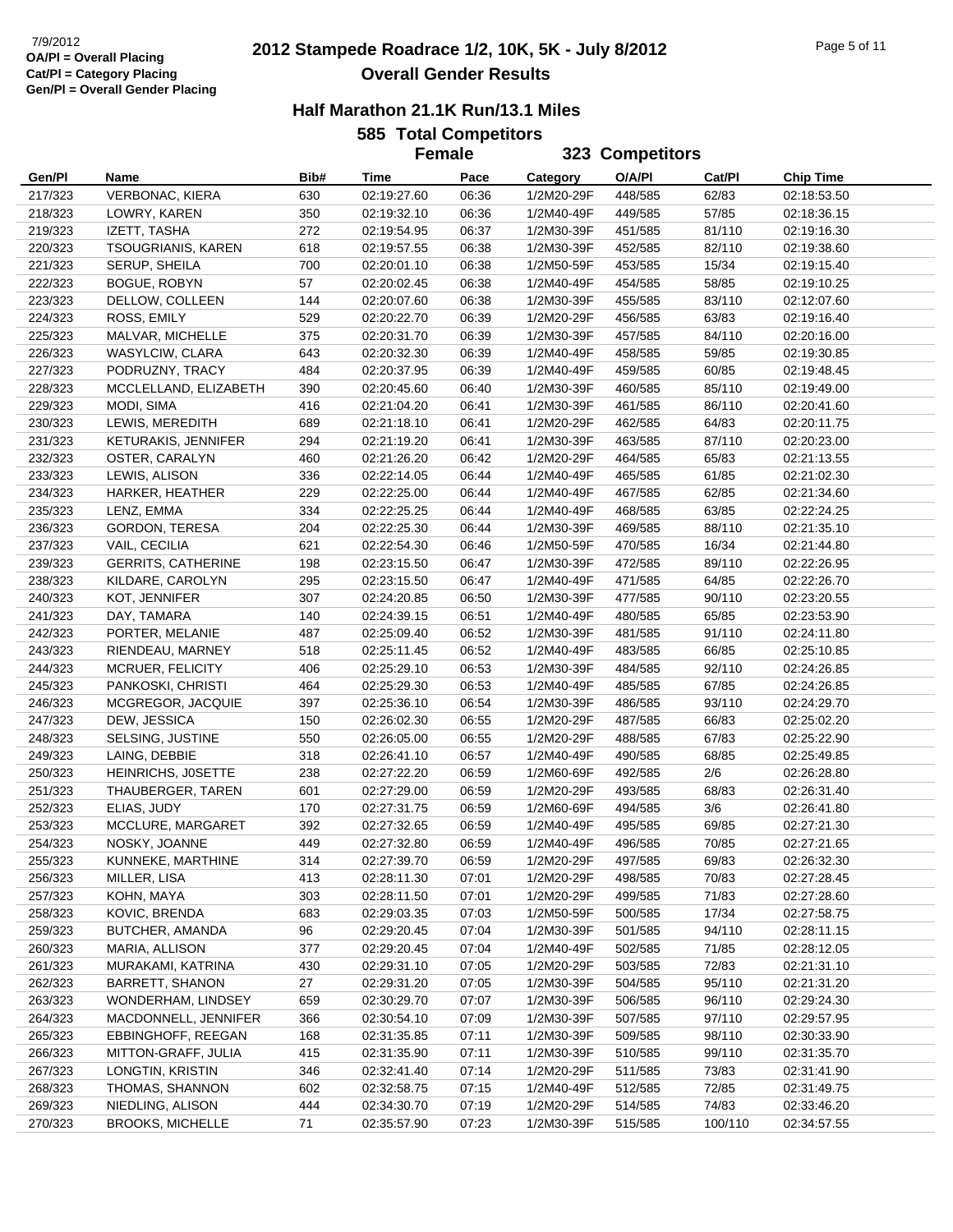# **2012 Stampede Roadrace 1/2, 10K, 5K - July 8/2012** 7/9/2012 Page 6 of 11 **Overall Gender Results**

|  | <b>585 Total Competitors</b> |
|--|------------------------------|
|  |                              |

|                    |                                             |              | <b>Female</b>              |                |                          | 323 Competitors    |                  |                            |
|--------------------|---------------------------------------------|--------------|----------------------------|----------------|--------------------------|--------------------|------------------|----------------------------|
| Gen/Pl             | Name                                        | Bib#         | Time                       | Pace           | Category                 | O/A/PI             | Cat/PI           | <b>Chip Time</b>           |
| 271/323            | KANSKI, AUDRA                               | 284          | 02:36:13.70                | 07:24          | 1/2M30-39F               | 517/585            | 101/110          | 02:35:24.60                |
| 272/323            | DULLEY, SUE                                 | 164          | 02:36:27.60                | 07:24          | 1/2M60-69F               | 518/585            | 4/6              | 02:35:18.60                |
| 273/323            | GULINAO, CATHERINE                          | 210          | 02:37:56.35                | 07:29          | 1/2M20-29F               | 521/585            | 75/83            | 02:36:43.35                |
| 274/323            | PINNOW, ALISON                              | 483          | 02:38:27.75                | 07:30          | 1/2M30-39F               | 524/585            | 102/110          | 02:37:19.20                |
| 275/323            | <b>BOCKUS, PAMELA</b>                       | 56           | 02:38:27.75                | 07:30          | 1/2M20-29F               | 525/585            | 76/83            | 02:37:19.70                |
| 276/323            | HEWITT, KAREN                               | 245          | 02:39:58.45                | 07:34          | 1/2M50-59F               | 526/585            | 18/34            | 02:38:52.15                |
| 277/323            | MAIANI, MEGHAN                              | 372          | 02:40:10.90                | 07:35          | 1/2M20-29F               | 527/585            | 77/83            | 02:39:19.05                |
| 278/323            | MACNEIL-MAH, JESSICA                        | 369          | 02:40:16.05                | 07:35          | 1/2M20-29F               | 528/585            | 78/83            | 02:39:54.45                |
| 279/323            | <b>BLOCK, TANIA</b>                         | 55           | 02:40:20.25                | 07:35          | 1/2M40-49F               | 529/585            | 73/85            | 02:39:19.15                |
| 280/323            | TRYBUCH, BRENDA                             | 617          | 02:40:33.20                | 07:36          | 1/2M40-49F               | 530/585            | 74/85            | 02:39:23.05                |
| 281/323            | DOETZEL, HEATHER                            | 156          | 02:41:12.65                | 07:38          | 1/2M40-49F               | 531/585            | 75/85            | 02:40:35.05                |
| 282/323            | KNICKLE, NANCY                              | 300          | 02:42:00.00                | 07:40          | 1/2M50-59F               | 534/585            | 19/34            | 02:40:56.05                |
| 283/323            | CLAMP, AIA                                  | 119          | 02:42:33.75                | 07:42          | 1/2M30-39F               | 535/585            | 103/110          | 02:41:36.35                |
| 284/323            | HUTCHINSON, JANET                           | 262          | 02:42:51.55                | 07:43          | 1/2M50-59F               | 536/585            | 20/34            | 02:41:43.60                |
| 285/323            | TOREN, BELLANNE                             | 613          | 02:43:10.90                | 07:43          | 1/2M50-59F               | 537/585            | 21/34            | 02:43:10.70                |
| 286/323            | MOYNIHAN, DANA                              | 425          | 02:43:40.10                | 07:45          | 1/2M20-29F               | 538/585            | 79/83            | 02:42:37.25                |
| 287/323            | VELASQUEZ, CARMEN                           | 629          | 02:43:49.75                | 07:45          | 1/2M30-39F               | 540/585            | 104/110          | 02:40:42.30                |
| 288/323            | DREVER, SUSAN                               | 162          | 02:44:07.95                | 07:46          | 1/2M30-39F               | 541/585            | 105/110          | 02:43:05.25                |
| 289/323            | YARDLEY, BRANDY                             | 664          | 02:44:38.90                | 07:48          | 1/2M30-39F               | 542/585            | 106/110          | 02:43:31.90                |
| 290/323            | SMITH, LINDA                                | 566          | 02:44:39.45                | 07:48          | 1/2M50-59F               | 543/585            | 22/34            | 02:43:32.90                |
| 291/323            | MURASAN, ELENA                              | 431          | 02:46:03.35                | 07:52          | 1/2M40-49F               | 544/585            | 76/85            | 02:45:01.60                |
| 292/323            | HAUGEN, TERRI                               | 234          | 02:46:03.80                | 07:52          | 1/2M40-49F               | 545/585            | 77/85            | 02:45:02.10                |
| 293/323            | WRAY, DONNA                                 | 662          | 02:46:04.60                | 07:52          | 1/2M50-59F               | 546/585            | 23/34            | 02:45:02.15                |
| 294/323            | ROBBLEE, PAULINE                            | 523          | 02:47:55.55                | 07:57          | 1/2M50-59F               | 547/585            | 24/34            | 02:46:49.25                |
| 295/323            | PIATKIEWICZ, EWA                            | 481          | 02:47:55.80                | 07:57          | 1/2M40-49F               | 548/585            | 78/85            | 02:46:50.55                |
| 296/323            | HATCH, FALON                                | 233          | 02:49:17.40                | 08:01          | 1/2M20-29F               | 549/585            | 80/83            | 02:48:14.40                |
| 297/323            | FREY, LYNDA                                 | 190          | 02:50:04.50                | 08:03          | 1/2M50-59F               | 550/585            | 25/34            | 02:49:28.30                |
| 298/323            | KEILLOR, PATTI                              | 292          | 02:50:49.65                | 08:05          | 1/2M50-59F               | 551/585            | 26/34            | 02:50:47.90                |
| 299/323            | WILLIAMS, RUTH                              | 654          | 02:51:21.75                | 08:07          | 1/2M50-59F               | 552/585            | 27/34            | 02:51:21.60                |
| 300/323            | FAYYAZ, SARAH                               | 176          | 02:51:55.60                | 08:08          | 1/2M40-49F               | 553/585            | 79/85            | 02:51:10.40                |
| 301/323            | PYNN, ALEXANDRA                             | 496          | 02:54:08.45                | 08:15          | 1/2M19&UF                | 554/585            | $5/5$            | 02:54:02.65                |
| 302/323            | RACZ, PAM                                   | 499          | 02:55:25.45                | 08:18          | 1/2M30-39F               | 556/585            | 107/110          | 02:55:23.40                |
| 303/323            | LARSON, BRENDA                              | 320          | 02:56:53.25                | 08:22          | 1/2M40-49F               | 557/585            | 80/85            | 02:55:48.45                |
| 304/323            | GURBUZ, MONICA                              | 211          | 02:58:03.80                | 08:26          | 1/2M30-39F               | 558/585            | 108/110          | 02:57:32.50                |
| 305/323            | MACAULAY, CHRISTY                           | 361          | 02:58:03.95                | 08:26          | 1/2M30-39F               | 559/585            | 109/110          | 02:57:32.15                |
| 306/323            | GILJE, MARY                                 | 199          | 02:58:30.95                | 08:27          | 1/2M40-49F               | 560/585            | 81/85            | 02:58:29.55                |
| 307/323            | DORCHAK, RHIAN                              | 158          | 02:59:42.85                | 08:31          | 1/2M20-29F               | 561/585            | 81/83            | 02:58:51.85                |
| 308/323            | <b>BOUCHARD, EMILIE</b>                     | 61           | 02:59:42.90                | 08:31          | 1/2M20-29F               | 562/585            | 82/83            | 02:58:51.65                |
| 309/323            | MATTHEWS, JENNIFER                          | 386          | 03:02:58.45                | 08:40          | 1/2M40-49F               | 563/585            | 82/85            | 03:01:54.05                |
| 310/323            | <b>BENSON, BONNIE</b>                       | 41           | 03:05:53.30                | 08:48          | 1/2M50-59F               | 567/585            | 28/34            | 03:04:50.30                |
| 311/323            | ABREY, AUTUMN                               | $\mathbf{1}$ | 03:05:55.05                | 08:48          | 1/2M20-29F               | 569/585            | 83/83            | 03:05:50.95                |
| 312/323            | FOCKLER, MERIDEE                            | 183          | 03:06:53.65                | 08:51          | 1/2M50-59F               | 570/585            | 29/34            | 03:06:51.55                |
| 313/323            | FISHER, CHRISTINE<br><b>SCOTT, JENNIFER</b> | 182          | 03:06:53.75                | 08:51          | 1/2M50-59F               | 571/585            | 30/34            | 03:06:51.85                |
| 314/323            |                                             | 546          | 03:09:30.45                | 08:58          | 1/2M50-59F               | 572/585            | 31/34            | 03:09:28.45                |
| 315/323            | BYARS, DAWN<br>CHARCHUK, DEBRA              | 100<br>108   | 03:15:52.70                | 09:16          | 1/2M30-39F<br>1/2M50-59F | 575/585            | 110/110<br>32/34 | 03:15:51.15<br>03:24:21.15 |
| 316/323<br>317/323 | MORRISON, JOANNE                            |              | 03:24:24.95<br>03:29:56.05 | 09:41          |                          | 577/585            |                  |                            |
| 318/323            | <b>GARDIN, SHERRY</b>                       | 423<br>195   | 03:29:57.35                | 09:56<br>09:57 | 1/2M50-59F<br>1/2M50-59F | 578/585<br>579/585 | 33/34<br>34/34   | 03:29:52.10<br>03:29:51.95 |
| 319/323            | MUNSIE, KRISTA                              | 429          | 03:30:26.80                | 09:58          | 1/2M40-49F               | 580/585            | 83/85            | 03:30:22.90                |
| 321/323            | LOUPELLE, PAMELA                            | 348          | 03:36:26.00                | 10:15          | 1/2M40-49F               | 583/585            | 84/85            | 03:36:01.10                |
| 320/323            | LOUPELLE, CLAUDETTE                         | 347          | 03:36:26.00                | 10:15          | 1/2M60-69F               | 582/585            | 5/6              | 03:36:01.00                |
| 322/323            | <b>BUSIC, DEBRA</b>                         | 95           | 03:36:26.35                | 10:15          | 1/2M40-49F               | 584/585            | 85/85            | 03:36:00.95                |
| 323/323            | PERRIER, BRENDA                             | 474          | 03:38:21.85                | 10:20          | 1/2M60-69F               | 585/585            | 6/6              | 03:38:15.35                |
|                    |                                             |              |                            |                |                          |                    |                  |                            |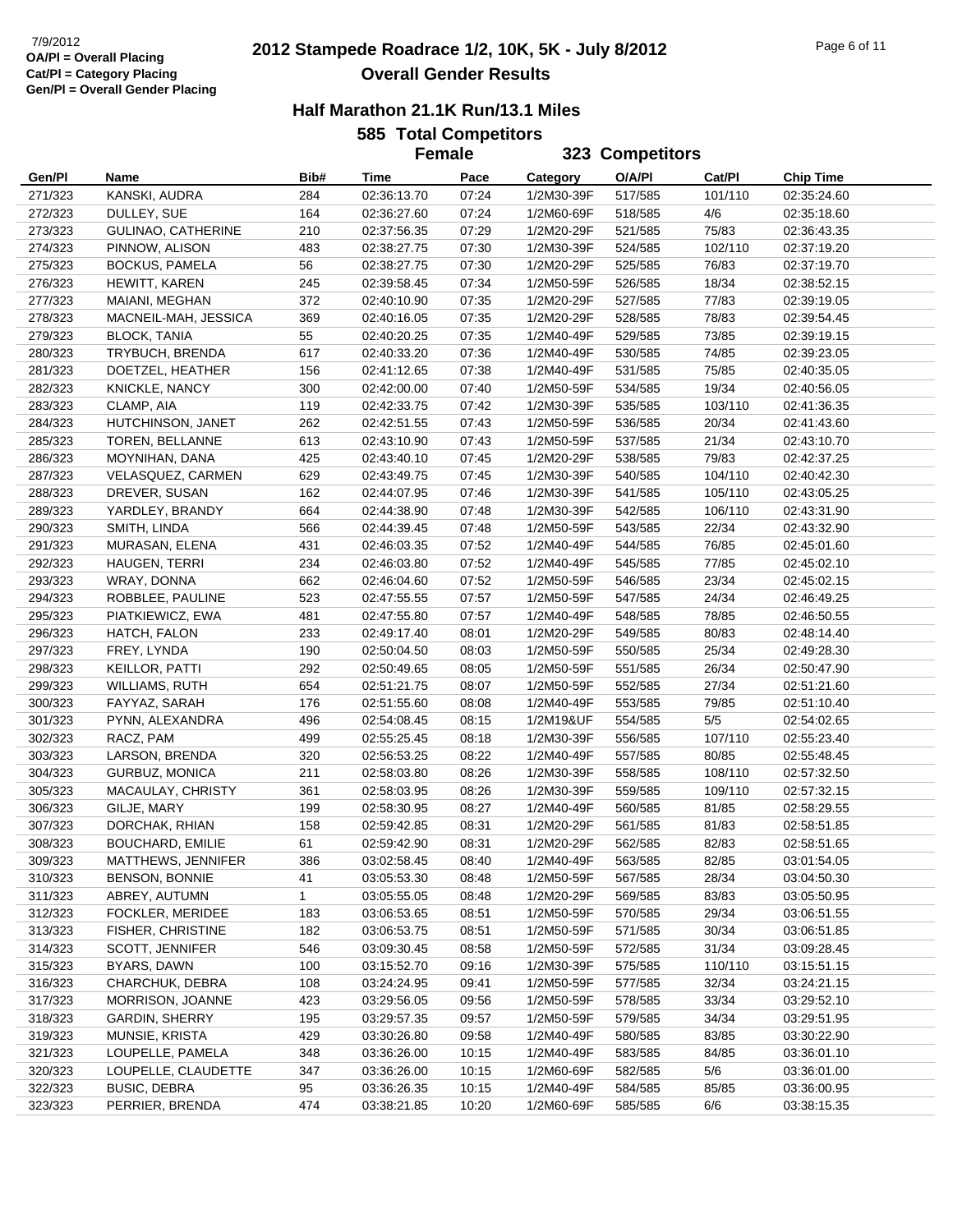# **2012 Stampede Roadrace 1/2, 10K, 5K - July 8/2012** 7/9/2012 Page 7 of 11 **Overall Gender Results**

#### **Half Marathon 21.1K Run/13.1 Miles**

**585 Total Competitors Male**

|                  |                                 |            | <b>Male</b>                |                |                          | 262 Competitors  |               |                            |  |
|------------------|---------------------------------|------------|----------------------------|----------------|--------------------------|------------------|---------------|----------------------------|--|
| Gen/Pl           | Name                            | Bib#       | Time                       | Pace           | Category                 | O/A/PI           | Cat/Pl        | Chip Time                  |  |
| 1/262            | DIEHL, GRAHAM                   | 153        | 01:16:01.35                | 03:36          | 1/2M20-29M               | 1/585            | 1/31          | 01:16:01.35                |  |
| 2/262            | BELL, DARCY                     | 37         | 01:19:57.90                | 03:47          | 1/2M20-29M               | 3/585            | 2/31          | 01:19:57.25                |  |
| 3/262            | FULLER, JONATHAN                | 192        | 01:20:55.70                | 03:50          | 1/2M20-29M               | 4/585            | 3/31          | 01:20:47.90                |  |
| 4/262            | HOPFNER, GEOFF                  | 257        | 01:22:56.05                | 03:55          | 1/2M30-39M               | 5/585            | 1/95          | 01:22:54.95                |  |
| 5/262            | HOWELL, KIRK                    | 258        | 01:23:05.15                | 03:56          | 1/2M30-39M               | 6/585            | 2/95          | 01:22:59.35                |  |
| 6/262            | MAY, RUSTY                      | 688        | 01:23:29.00                | 03:57          | 1/2M30-39M               | 7/585            | 3/95          | 01:23:28.05                |  |
| 7/262            | <b>BALL, TANNER</b>             | 691        | 01:23:53.75                | 03:58          | 1/2M30-39M               | 8/585            | 4/95          | 01:23:52.75                |  |
| 8/262            | PARKER, SHAUN                   | 466        | 01:24:23.30                | 03:59          | 1/2M20-29M               | 9/585            | 4/31          | 01:24:22.10                |  |
| 9/262            | STRATTON, SHAWN                 | 586        | 01:24:26.20                | 04:00          | 1/2M30-39M               | 10/585           | 5/95          | 01:24:24.10                |  |
| 10/262           | DOUCETTE, PHIL                  | 160        | 01:25:18.10                | 04:02          | 1/2M30-39M               | 11/585           | 6/95          | 01:25:17.20                |  |
| 11/262           | DAHL, MARK                      | 135        | 01:25:52.65                | 04:04          | 1/2M30-39M               | 12/585           | 7/95          | 01:25:50.25                |  |
| 12/262           | MEDWID, GREG                    | 407        | 01:26:06.15                | 04:04          | 1/2M30-39M               | 13/585           | 8/95          | 01:26:05.50                |  |
| 13/262           | RAMSHAW, IAN                    | 501        | 01:26:29.40                | 04:05          | 1/2M30-39M               | 15/585           | 9/95          | 01:26:27.60                |  |
| 14/262           | ROWE, PHILIP                    | 531        | 01:28:57.75                | 04:12          | 1/2M50-59M               | 18/585           | 1/53          | 01:28:54.35                |  |
| 15/262           | VANDEN DOOL, GLENN              | 626        | 01:29:59.45                | 04:15          | 1/2M40-49M               | 19/585           | 1/67          | 01:29:52.05                |  |
| 16/262           | DESROCHERS, DARREN              | 148        | 01:30:01.95                | 04:16          | 1/2M30-39M               | 20/585           | 10/95         | 01:29:59.05                |  |
| 17/262           | ZIMMER, EARL                    | 673        | 01:30:09.90                | 04:16          | 1/2M20-29M               | 21/585           | 5/31          | 01:30:05.75                |  |
| 18/262           | PARR, CHAD                      | 467        | 01:30:14.60                | 04:16          | 1/2M30-39M               | 22/585           | 11/95         | 01:30:10.85                |  |
| 19/262           | DODDS, RICH                     | 155        | 01:30:51.45                | 04:18          | 1/2M40-49M               | 23/585           | 2/67          | 01:30:49.50                |  |
| 20/262           | SEMLER, WES                     | 552        | 01:30:52.60                | 04:18          | 1/2M30-39M               | 24/585           | 12/95         | 01:30:48.70                |  |
| 21/262           | CIEPLAK, ZIBI                   | 676        | 01:31:03.55                | 04:18          | 1/2M40-49M               | 25/585           | 3/67          | 01:30:59.95                |  |
| 22/262           | <b>BRUCH, PHIL</b>              | 80         | 01:31:07.45                | 04:19          | 1/2M50-59M               | 26/585           | 2/53          | 01:31:05.75                |  |
| 23/262           | RADOMSKY, DAVID                 | 500        | 01:31:13.50                | 04:19          | 1/2M30-39M               | 27/585           | 13/95         | 01:30:57.90                |  |
| 24/262           | <b>BROWN, PATRICK</b>           | 77         | 01:31:29.80                | 04:20          | 1/2M30-39M               | 28/585           | 14/95         | 01:30:10.60                |  |
| 25/262           | <b>BERNAKEVITCH, BRETT</b>      | 44         | 01:33:13.75                | 04:25          | 1/2M20-29M               | 30/585           | 6/31          | 01:33:00.05                |  |
| 26/262           | KEARNEY, GEOFF                  | 286        | 01:33:43.75                | 04:26          | 1/2M20-29M               | 31/585           | 7/31          | 01:33:32.85                |  |
| 27/262           | <b>BHATLA, DEVEN</b>            | 46         | 01:34:33.60                | 04:28          | 1/2M20-29M               | 33/585           | 8/31          | 01:34:21.90                |  |
| 28/262           | GROGAN, ALAN                    | 684        | 01:34:37.10                | 04:29          | 1/2M30-39M               | 34/585           | 15/95         | 01:34:19.60                |  |
| 29/262           | <b>MATTHEWS, RICHARD</b>        | 388        | 01:35:50.20                | 04:32          | 1/2M30-39M               | 36/585           | 16/95         | 01:35:42.65                |  |
| 30/262           | <b>CUMMINGS, JON</b>            | 133        | 01:35:50.60                | 04:32          | 1/2M30-39M               | 37/585           | 17/95         | 01:35:48.25                |  |
| 31/262           | YOUNG, WAYNE                    | 668        | 01:35:51.55                | 04:32          | 1/2M40-49M               | 38/585           | 4/67          | 01:35:43.20                |  |
| 32/262           | JEFFREY, IAN                    | 265        | 01:36:18.65                | 04:33          | 1/2M30-39M               | 39/585           | 18/95         | 01:36:14.05                |  |
| 33/262           | NAJDOVSKI, DORIJAN              | 436        | 01:36:19.15                | 04:33          | 1/2M20-29M               | 40/585           | 9/31          | 01:36:17.45                |  |
| 34/262           | <b>BURGESS, NEAL</b>            | 89         | 01:36:23.15                | 04:34          | 1/2M30-39M               | 41/585           | 19/95         | 01:36:19.05                |  |
| 35/262           | DYMENT, GEOFF                   | 167        | 01:36:53.20                | 04:35          | 1/2M30-39M               | 44/585           | 20/95         | 01:36:51.45                |  |
| 36/262           | SCRIPTURE, JEROME               | 549        | 01:37:49.45                | 04:38          | 1/2M50-59M               | 47/585           | 3/53          | 01:37:46.80                |  |
| 37/262           | MATTHEWS, JONATHAN              | 387        | 01:37:56.90                | 04:38          | 1/2M40-49M               | 49/585           | 5/67          | 01:37:47.10                |  |
| 38/262           | ROBICHAUD, LEIGHAM              | 524        | 01:38:40.20                | 04:40          | 1/2M30-39M               | 50/585           | 21/95         | 01:38:37.50                |  |
| 39/262           | ADDLEMAN, BEN                   | 2          | 01:38:50.50                | 04:41          | 1/2M30-39M               | 51/585           | 22/95         | 01:38:47.40                |  |
| 40/262           | PHILLIPS, KRIS                  | 479        | 01:39:15.15                | 04:42          | 1/2M20-29M               | 52/585           | 10/31         | 01:39:06.45                |  |
| 41/262           | TOLG, ALAN                      | 679        | 01:39:20.10                | 04:42          | 1/2M20-29M               | 53/585           | 11/31         | 01:39:12.00                |  |
| 42/262           | KRSINAR, DON                    | 311        | 01:39:21.05                | 04:42          | 1/2M40-49M               | 54/585           | 6/67          | 01:39:17.75                |  |
| 43/262           | IZETT, DAVID                    | 271        | 01:39:24.95                | 04:42          | 1/2M30-39M               | 55/585           | 23/95         | 01:39:18.75                |  |
| 44/262           | LEWIS, STEPHEN                  | 338        | 01:39:29.00                | 04:42          | 1/2M40-49M               | 56/585           | 7/67          | 01:39:22.60                |  |
| 45/262           | TENOVE, JEFF                    | 599        | 01:39:45.65                | 04:43          | 1/2M20-29M               | 57/585           | 12/31         | 01:39:24.05                |  |
| 46/262           | LIBIN, MICAH<br>SMITH, KEVIN    | 340<br>565 | 01:39:48.15<br>01:39:52.30 | 04:43<br>04:43 | 1/2M30-39M               | 58/585           | 24/95         | 01:39:29.25                |  |
| 47/262           |                                 | 494        |                            |                | 1/2M30-39M<br>1/2M60-69M | 59/585           | 25/95         | 01:39:48.90                |  |
| 48/262<br>49/262 | PSUTKA, MARK<br>SCHINDEL, KEITH | 541        | 01:40:15.55                | 04:45          |                          | 62/585<br>64/585 | 1/14          | 01:40:03.70                |  |
|                  | LEWIS, ROBERT                   | 337        | 01:40:28.60                | 04:45<br>04:46 | 1/2M30-39M<br>1/2M40-49M |                  | 26/95<br>8/67 | 01:40:00.80<br>01:40:39.10 |  |
| 50/262<br>51/262 | <b>CULLINGHAM, MIKE</b>         | 132        | 01:40:45.60<br>01:40:46.55 | 04:46          | 1/2M30-39M               | 65/585<br>66/585 | 27/95         | 01:40:35.80                |  |
| 52/262           | SCHOENTHALER, LORNE             | 545        | 01:40:49.95                | 04:46          | 1/2M50-59M               | 67/585           | 4/53          | 01:40:44.10                |  |
| 53/262           | HODGSON, SCOTT                  | 252        | 01:41:02.75                | 04:47          | 1/2M50-59M               | 68/585           | 5/53          | 01:40:48.20                |  |
| 54/262           | HAGEL, BRUCE                    | 695        | 01:41:12.25                | 04:47          | 1/2M40-49M               | 70/585           | 9/67          | 01:41:04.35                |  |
|                  |                                 |            |                            |                |                          |                  |               |                            |  |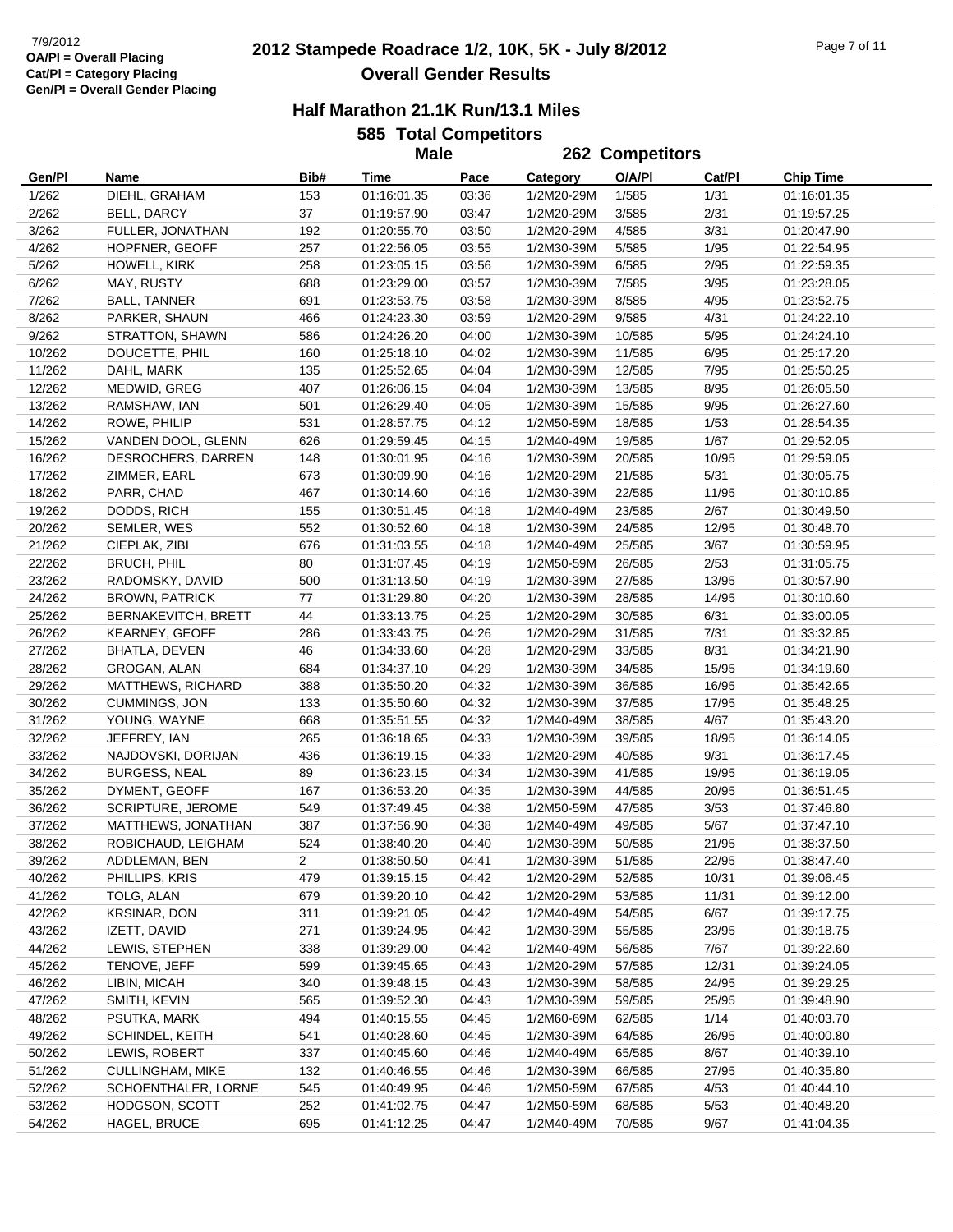# **2012 Stampede Roadrace 1/2, 10K, 5K - July 8/2012** 7/9/2012 Page 8 of 11 **Overall Gender Results**

|      | <b>585 Total Competitors</b> |
|------|------------------------------|
| Mala |                              |

|                    |                                |            | <b>Male</b>                |                |                          | 262 Competitors    |                |                            |
|--------------------|--------------------------------|------------|----------------------------|----------------|--------------------------|--------------------|----------------|----------------------------|
| Gen/Pl             | Name                           | Bib#       | Time                       | Pace           | Category                 | O/A/PI             | Cat/Pl         | <b>Chip Time</b>           |
| 55/262             | LOWE, JEFF                     | 349        | 01:41:19.80                | 04:48          | 1/2M40-49M               | 71/585             | 10/67          | 01:41:12.50                |
| 56/262             | HARDY, MARTIN                  | 228        | 01:41:49.50                | 04:49          | 1/2M40-49M               | 73/585             | 11/67          | 01:41:40.20                |
| 57/262             | ROGERS, JONATHAN               | 527        | 01:41:51.80                | 04:49          | 1/2M20-29M               | 74/585             | 13/31          | 01:41:39.70                |
| 58/262             | SMITH, COLIN                   | 563        | 01:41:58.90                | 04:50          | 1/2M40-49M               | 76/585             | 12/67          | 01:41:47.20                |
| 59/262             | KETURAKIS, DEREK               | 293        | 01:42:07.40                | 04:50          | 1/2M30-39M               | 77/585             | 28/95          | 01:42:04.75                |
| 60/262             | MORRISON, MICHEAL              | 424        | 01:42:13.10                | 04:50          | 1/2M30-39M               | 79/585             | 29/95          | 01:42:11.95                |
| 61/262             | <b>BOURQUE, RENE</b>           | 62         | 01:42:53.25                | 04:52          | 1/2M40-49M               | 81/585             | 13/67          | 01:42:47.05                |
| 62/262             | BACA, CARLOS                   | 22         | 01:43:00.30                | 04:52          | 1/2M30-39M               | 82/585             | 30/95          | 01:42:45.15                |
| 63/262             | FORD, RUSS                     | 184        | 01:43:01.45                | 04:52          | 1/2M30-39M               | 83/585             | 31/95          | 01:42:45.05                |
| 64/262             | KINASCHUK, KENT                | 296        | 01:43:34.10                | 04:54          | 1/2M30-39M               | 84/585             | 32/95          | 01:43:27.65                |
| 65/262             | <b>BUTCHER, STUART</b>         | 97         | 01:43:34.90                | 04:54          | 1/2M30-39M               | 85/585             | 33/95          | 01:43:06.85                |
| 66/262             | LINDSCHINGER, TONI             | 342        | 01:43:43.50                | 04:54          | 1/2M30-39M               | 86/585             | 34/95          | 01:43:13.30                |
| 67/262             | SASSO, JOHN                    | 538        | 01:43:49.05                | 04:55          | 1/2M20-29M               | 87/585             | 14/31          | 01:43:44.55                |
| 68/262             | ALLENDORF, ROB                 | 10         | 01:43:52.05                | 04:55          | 1/2M40-49M               | 89/585             | 14/67          | 01:43:43.65                |
| 69/262             | <b>BENKE, MICHAEL</b>          | 38         | 01:43:56.65                | 04:55          | 1/2M30-39M               | 91/585             | 35/95          | 01:43:49.50                |
| 70/262             | HRYNUIK, DALE                  | 264        | 01:44:15.70                | 04:56          | 1/2M50-59M               | 92/585             | 6/53           | 01:44:10.85                |
| 71/262             | MISFELDT, DAVID                | 414        | 01:44:23.90                | 04:56          | 1/2M50-59M               | 94/585             | 7/53           | 01:44:13.20                |
| 72/262             | MOLITOR, RANDY                 | 418        | 01:44:38.60                | 04:57          | 1/2M50-59M               | 95/585             | 8/53           | 01:44:33.50                |
| 73/262             | FOLK, KEVIN                    | 699        | 01:44:43.55                | 04:57          | 1/2M40-49M               | 96/585             | 15/67          | 01:44:34.95                |
| 74/262             | <b>ISRAELSON, LARRY</b>        | 270        | 01:44:45.60                | 04:57          | 1/2M50-59M               | 98/585             | 9/53           | 01:44:05.40                |
| 75/262             | <b>VULIC, MARKO</b>            | 635        | 01:44:47.10                | 04:57          | 1/2M40-49M               | 99/585             | 16/67          | 01:44:39.65                |
| 76/262             | ANDERSON, ERIK                 | 14         | 01:44:59.65                | 04:58          | 1/2M30-39M               | 100/585            | 36/95          | 01:44:41.95                |
| 77/262             | PETR, TREVOR                   | 477        | 01:45:05.65                | 04:58          | 1/2M30-39M               | 101/585            | 37/95          | 01:44:45.45                |
| 78/262             | BENSLER, TIM                   | 40         | 01:45:07.90                | 04:58          | 1/2M30-39M               | 102/585            | 38/95          | 01:44:58.95                |
| 79/262             | <b>BLACK, KENT</b>             | 49         | 01:45:09.30                | 04:59          | 1/2M50-59M               | 103/585            | 10/53          | 01:44:53.00                |
| 80/262             | HEDDERICK, GLENN               | 690        | 01:45:22.70                | 04:59          | 1/2M40-49M               | 104/585            | 17/67          | 01:45:02.25                |
| 81/262             | HOOVER, REG                    | 256        | 01:45:36.45                | 05:00          | 1/2M60-69M               | 105/585            | 2/14           | 01:45:24.05                |
| 82/262             | VANGILST, JIM                  | 627        | 01:45:37.95                | 05:00          | 1/2M50-59M               | 106/585            | 11/53          | 01:45:26.65                |
| 83/262             | MERKOWSKY, MARK                | 409        | 01:45:49.05                | 05:00          | 1/2M50-59M               | 107/585            | 12/53          | 01:45:46.05                |
| 84/262             | KARPIAK, DAVID                 | 285        | 01:45:59.60                | 05:01          | 1/2M50-59M               | 108/585            | 13/53          | 01:45:54.10                |
| 85/262             | MORLEY, DAN                    | 137        | 01:46:01.60                | 05:01          | 1/2M40-49M               | 109/585            | 18/67          | 01:45:46.00                |
| 86/262             | ALBINATI, KEITH                | 5          | 01:46:21.90                | 05:02          | 1/2M50-59M               | 111/585            | 14/53          | 01:46:19.50                |
| 87/262             | <b>BROWN, ERIC</b>             | 73         | 01:46:47.00                | 05:03          | 1/2M50-59M               | 112/585            | 15/53          | 01:46:33.15                |
| 88/262             | <b>WATKINS, SEAN</b>           | 644        | 01:46:55.55                | 05:04          | 1/2M30-39M               | 114/585            | 39/95          | 01:46:45.35                |
| 89/262             | POLSON, RORY                   | 485        | 01:46:57.00                | 05:04          | 1/2M50-59M               | 115/585            | 16/53          | 01:46:28.40                |
| 90/262             | <b>BUDGELL, TREVOR</b>         | 84         | 01:47:04.40                | 05:04          | 1/2M30-39M               | 116/585            | 40/95          | 01:46:55.25                |
| 91/262             | <b>BLACK, LUCAS</b>            | 224        | 01:47:11.40                | 05:04          | 1/2M30-39M               | 117/585            | 41/95          | 01:46:38.80                |
| 92/262             | TRAN, KIEN                     | 614        | 01:47:19.35                | 05:05          | 1/2M30-39M               | 118/585            | 42/95          | 01:47:05.50                |
| 93/262             | ANDERSON, DUSTIN               | 13         | 01:47:21.10                | 05:05          | 1/2M30-39M               | 119/585            | 43/95          | 01:46:46.90                |
| 94/262             | MOORE, NICK                    | 420        | 01:47:35.95                | 05:05          | 1/2M40-49M               | 121/585            | 19/67          | 01:47:25.15                |
| 95/262             | EDMONDS, MICHAEL               | 169        | 01:47:37.90                | 05:06          | 1/2M50-59M               | 122/585            | 17/53          | 01:47:23.40                |
| 96/262             | <b>BRUST, DENVER</b>           | 589        | 01:47:45.85                | 05:06          | 1/2M20-29M               | 123/585            | 15/31          | 01:47:40.50                |
| 97/262             | FOURNIER, SEBASTIEN            | 185        | 01:48:10.30                | 05:07          | 1/2M30-39M               | 125/585            | 44/95          | 01:47:37.65                |
| 98/262             | GOODFELLOW, DAVID              | 201        | 01:48:10.40                | 05:07          | 1/2M40-49M               | 126/585            | 20/67          | 01:47:51.65                |
| 99/262             | PARR, MARK<br>MACDONALD, ERNIE | 468        | 01:48:13.40                | 05:07          | 1/2M30-39M<br>1/2M50-59M | 127/585            | 45/95          | 01:48:02.35                |
| 100/262<br>101/262 | HUNT, BILL                     | 363<br>677 | 01:48:28.10<br>01:48:32.40 | 05:08<br>05:08 | 1/2M30-39M               | 128/585<br>129/585 | 18/53<br>46/95 | 01:48:22.50<br>01:48:14.50 |
| 102/262            | TACKNEY, CONAL                 | 594        | 01:48:45.95                | 05:09          | 1/2M30-39M               | 131/585            | 47/95          | 01:48:27.75                |
| 103/262            | JOHNS, BRIAN                   | 276        | 01:49:17.50                | 05:10          | 1/2M50-59M               | 132/585            | 19/53          | 01:48:40.45                |
| 104/262            | POTTINGER, DUNCAN              | 488        | 01:49:40.55                | 05:11          | 1/2M40-49M               | 135/585            | 21/67          | 01:49:16.05                |
| 105/262            | LUTZ, RYAN                     | 355        | 01:49:58.70                | 05:12          | 1/2M20-29M               | 137/585            | 16/31          | 01:49:43.45                |
| 106/262            | <b>MORATINOS, JESUS</b>        | 421        | 01:50:06.50                | 05:13          | 1/2M30-39M               | 138/585            | 48/95          | 01:49:35.45                |
| 107/262            | RENNER, KURT                   | 513        | 01:50:15.20                | 05:13          | 1/2M50-59M               | 139/585            | 20/53          | 01:49:34.60                |
| 108/262            | MCINNIS, GERARD                | 400        | 01:50:26.55                | 05:14          | 1/2M40-49M               | 141/585            | 22/67          | 01:50:06.40                |
|                    |                                |            |                            |                |                          |                    |                |                            |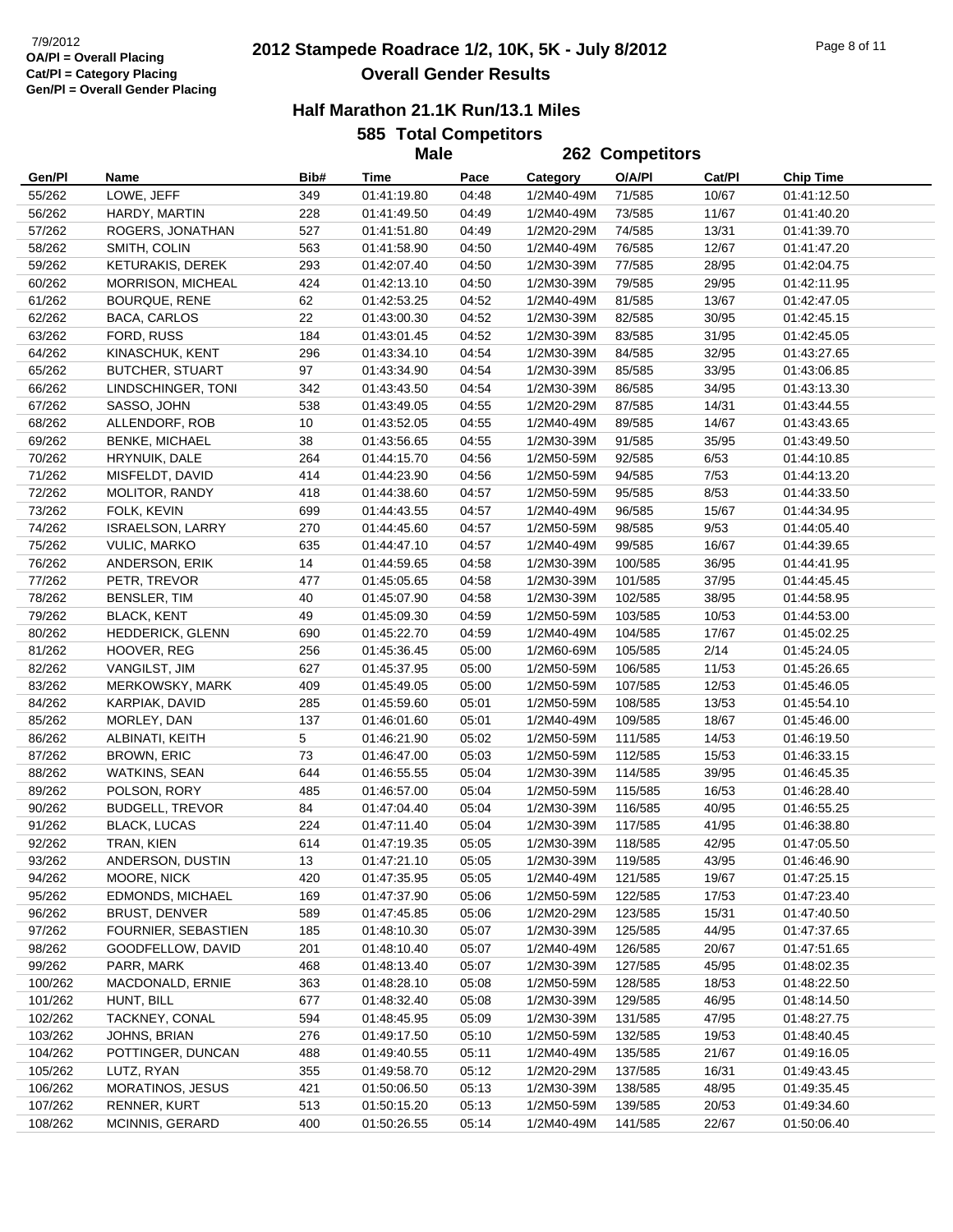# **2012 Stampede Roadrace 1/2, 10K, 5K - July 8/2012** 7/9/2012 Page 9 of 11 **Overall Gender Results**

| <b>585 Total Competitors</b> |  |
|------------------------------|--|
| Malo                         |  |

|                    |                                   |      | <b>Male</b>                |       |                          | 262 Competitors    |        |                  |
|--------------------|-----------------------------------|------|----------------------------|-------|--------------------------|--------------------|--------|------------------|
| Gen/Pl             | Name                              | Bib# | Time                       | Pace  | Category                 | O/A/PI             | Cat/Pl | <b>Chip Time</b> |
| 109/262            | GOODFELLOW, RAY                   | 202  | 01:50:44.55                | 05:14 | 1/2M50-59M               | 143/585            | 21/53  | 01:50:25.35      |
| 110/262            | CHOWDHURY, TAREQ                  | 113  | 01:50:46.40                | 05:14 | 1/2M40-49M               | 144/585            | 23/67  | 01:50:37.55      |
| 111/262            | CAMPBELL, MICHAEL                 | 101  | 01:50:48.10                | 05:15 | 1/2M40-49M               | 145/585            | 24/67  | 01:50:11.40      |
| 112/262            | HENLEY, DEAN                      | 379  | 01:50:48.30                | 05:15 | 1/2M50-59M               | 146/585            | 22/53  | 01:50:20.55      |
| 113/262            | MCWILLIAMS, KEN                   | 705  | 01:50:50.10                | 05:15 | 1/2M40-49M               | 147/585            | 25/67  | 01:50:29.70      |
| 114/262            | DAVISON, TREVOR                   | 139  | 01:51:01.80                | 05:15 | 1/2M30-39M               | 148/585            | 49/95  | 01:50:52.60      |
| 115/262            | NANDEZ, ISRAEL                    | 269  | 01:51:52.65                | 05:18 | 1/2M30-39M               | 152/585            | 50/95  | 01:51:01.65      |
| 116/262            | MALTSEV, MIKHAIL                  | 373  | 01:52:06.55                | 05:18 | 1/2M30-39M               | 153/585            | 51/95  | 01:51:54.65      |
| 117/262            | CHASE, RYAN                       | 111  | 01:52:14.20                | 05:19 | 1/2M30-39M               | 154/585            | 52/95  | 01:51:56.30      |
| 118/262            | STEWART, R.                       | 582  | 01:52:17.15                | 05:19 | 1/2M30-39M               | 155/585            | 53/95  | 01:51:38.45      |
| 119/262            | TREMAINE, DEAN                    | 615  | 01:52:31.85                | 05:19 | 1/2M40-49M               | 157/585            | 26/67  | 01:52:13.60      |
| 120/262            | REYES, CARLOS                     | 515  | 01:52:42.45                | 05:20 | 1/2M40-49M               | 158/585            | 27/67  | 01:52:11.45      |
| 121/262            | <b>GUAY, PATRICE</b>              | 208  | 01:52:49.10                | 05:20 | 1/2M30-39M               | 160/585            | 54/95  | 01:52:35.30      |
| 122/262            | DIDONATO, DON                     | 152  | 01:52:55.15                | 05:21 | 1/2M50-59M               | 162/585            | 23/53  | 01:52:29.90      |
| 123/262            | LEIGHTON, RICHARD                 | 331  | 01:53:08.55                | 05:21 | 1/2M50-59M               | 165/585            | 24/53  | 01:52:38.90      |
| 124/262            | ARTUS, RICK                       | 19   | 01:53:08.70                | 05:21 | 1/2M40-49M               | 166/585            | 28/67  | 01:52:39.05      |
| 125/262            | CRANSTONE, DAVID                  | 128  | 01:53:45.80                | 05:23 | 1/2M40-49M               | 168/585            | 29/67  | 01:53:33.45      |
| 126/262            | STRAATHOF, JEFF                   | 585  | 01:53:47.70                | 05:23 | 1/2M20-29M               | 169/585            | 17/31  | 01:53:34.65      |
| 127/262            | WESA, KEVIN                       | 647  | 01:53:57.35                | 05:24 | 1/2M40-49M               | 170/585            | 30/67  | 01:53:40.35      |
| 128/262            | TAYLOR, PAUL                      | 598  | 01:54:14.05                | 05:24 | 1/2M30-39M               | 172/585            | 55/95  | 01:53:41.10      |
| 129/262            | SMITH, STEVE                      | 568  | 01:54:15.95                | 05:24 | 1/2M50-59M               | 173/585            | 25/53  | 01:53:11.05      |
| 130/262            | NEILL, SHAUN                      | 438  | 01:54:26.25                | 05:25 | 1/2M30-39M               |                    | 56/95  | 01:46:26.25      |
| 131/262            | O'GRADY, PAUL                     | 450  | 01:54:30.45                | 05:25 | 1/2M30-39M               | 174/585<br>176/585 | 57/95  | 01:54:13.60      |
|                    |                                   |      |                            |       |                          |                    |        |                  |
| 132/262            | BESSETTE, DOUGLAS                 | 45   | 01:54:32.05                | 05:25 | 1/2M30-39M               | 177/585            | 58/95  | 01:54:09.55      |
| 133/262            | MCGUIRE, PADDY                    | 398  | 01:54:38.60                | 05:26 | 1/2M40-49M               | 179/585            | 31/67  | 01:54:14.15      |
| 134/262            | MOISAN, CHRISTOPHER               | 417  | 01:54:43.00                | 05:26 | 1/2M30-39M               | 180/585            | 59/95  | 01:54:14.95      |
| 135/262            | MONTGOMERY, MARK                  | 419  | 01:54:51.20                | 05:26 | 1/2M30-39M               | 182/585            | 60/95  | 01:54:29.50      |
| 136/262            | LAUTERMILCH, DOUG                 | 324  | 01:54:59.65                | 05:27 | 1/2M50-59M               | 185/585            | 26/53  | 01:54:43.75      |
| 137/262            | FERNANDEZ, JESUS                  | 704  | 01:55:09.55                | 05:27 | 1/2M30-39M               | 187/585            | 61/95  | 01:54:19.40      |
| 138/262            | <b>BURKE, DECLAN</b>              | 90   | 01:55:28.20                | 05:28 | 1/2M30-39M               | 188/585            | 62/95  | 01:55:05.30      |
| 139/262            | MULVIHILL, TERRY                  | 427  | 01:55:29.20                | 05:28 | 1/2M50-59M               | 189/585            | 27/53  | 01:54:37.65      |
| 140/262            | NIEDLING, KURTIS<br>GACE, BRADLEY | 445  | 01:55:31.10                | 05:28 | 1/2M20-29M               | 190/585            | 18/31  | 01:54:46.65      |
| 141/262<br>142/262 |                                   | 709  | 01:55:32.75                | 05:28 | 1/2M40-49M               | 191/585            | 32/67  | 01:55:05.85      |
|                    | NAIL, WES                         | 435  | 01:56:10.90<br>01:56:12.00 | 05:30 | 1/2M30-39M<br>1/2M30-39M | 197/585<br>198/585 | 63/95  | 01:55:23.10      |
| 143/262            | <b>SCHINDEL, GREG</b>             | 540  |                            | 05:30 |                          |                    | 64/95  | 01:55:44.55      |
| 144/262            | HANNAH, KEITH                     | 50   | 01:57:02.90                | 05:32 | 1/2M50-59M               | 205/585            | 28/53  | 01:56:53.10      |
| 145/262            | REID, DAVE                        | 506  | 01:57:10.80                | 05:33 | 1/2M40-49M               | 207/585            | 33/67  | 01:55:55.80      |
| 146/262<br>147/262 | BROWNLEE, KEN                     | 78   | 01:57:15.90                | 05:33 | 1/2M30-39M               | 209/585            | 65/95  | 01:57:04.90      |
|                    | <b>BEAUDOIN, BENITO</b>           | 35   | 01:57:30.70                | 05:34 | 1/2M40-49M               | 211/585            | 34/67  | 01:57:09.45      |
| 148/262            | SPICE, RON                        | 574  | 01:57:49.60                | 05:35 | 1/2M50-59M               | 213/585            | 29/53  | 01:57:31.95      |
| 149/262            | PAVEY, IAN                        | 701  | 01:57:57.70                | 05:35 | 1/2M30-39M               | 214/585            | 66/95  | 01:57:37.25      |
| 150/262            | STILLING, LEE                     | 584  | 01:58:03.25                | 05:35 | 1/2M50-59M               | 216/585            | 30/53  | 01:57:12.00      |
| 151/262            | MURAKAMI, GARY                    | 694  | 01:58:03.55                | 05:35 | 1/2M50-59M               | 217/585            | 31/53  | 01:50:03.55      |
| 152/262            | PRATT, DOUGLAS                    | 490  | 01:58:05.30                | 05:35 | 1/2M30-39M               | 218/585            | 67/95  | 01:57:31.25      |
| 153/262            | LIBIN, KEVIN                      | 339  | 01:58:07.00                | 05:35 | 1/2M30-39M               | 219/585            | 68/95  | 01:57:47.35      |
| 154/262            | MELDRUM, DAN                      | 408  | 01:58:51.70                | 05:38 | 1/2M40-49M               | 223/585            | 35/67  | 01:58:29.95      |
| 155/262            | HANSEN, JARED                     | 225  | 01:59:03.65                | 05:38 | 1/2M20-29M               | 225/585            | 19/31  | 01:58:54.45      |
| 156/262            | BROWNSON, JORDAN                  | 79   | 01:59:20.45                | 05:39 | 1/2M20-29M               | 226/585            | 20/31  | 01:58:43.90      |
| 157/262            | LUYANDO, GERARDO                  | 356  | 01:59:22.85                | 05:39 | 1/2M40-49M               | 227/585            | 36/67  | 01:58:52.55      |
| 158/262            | MURPHY, DON                       | 433  | 01:59:35.60                | 05:40 | 1/2M60-69M               | 228/585            | 3/14   | 01:59:25.15      |
| 159/262            | LAZORKO, ROBERT                   | 326  | 01:59:52.35                | 05:40 | 1/2M30-39M               | 230/585            | 69/95  | 01:59:26.20      |
| 160/262            | SANDER, DANIEL                    | 536  | 01:59:56.20                | 05:41 | 1/2M20-29M               | 233/585            | 21/31  | 01:59:51.10      |
| 161/262            | TIGLEY, ALLAN                     | 608  | 01:59:59.35                | 05:41 | 1/2M40-49M               | 235/585            | 37/67  | 01:59:39.55      |
| 162/262            | GIOVANOLI, MARCO                  | 200  | 02:00:36.75                | 05:42 | 1/2M50-59M               | 239/585            | 32/53  | 02:00:03.75      |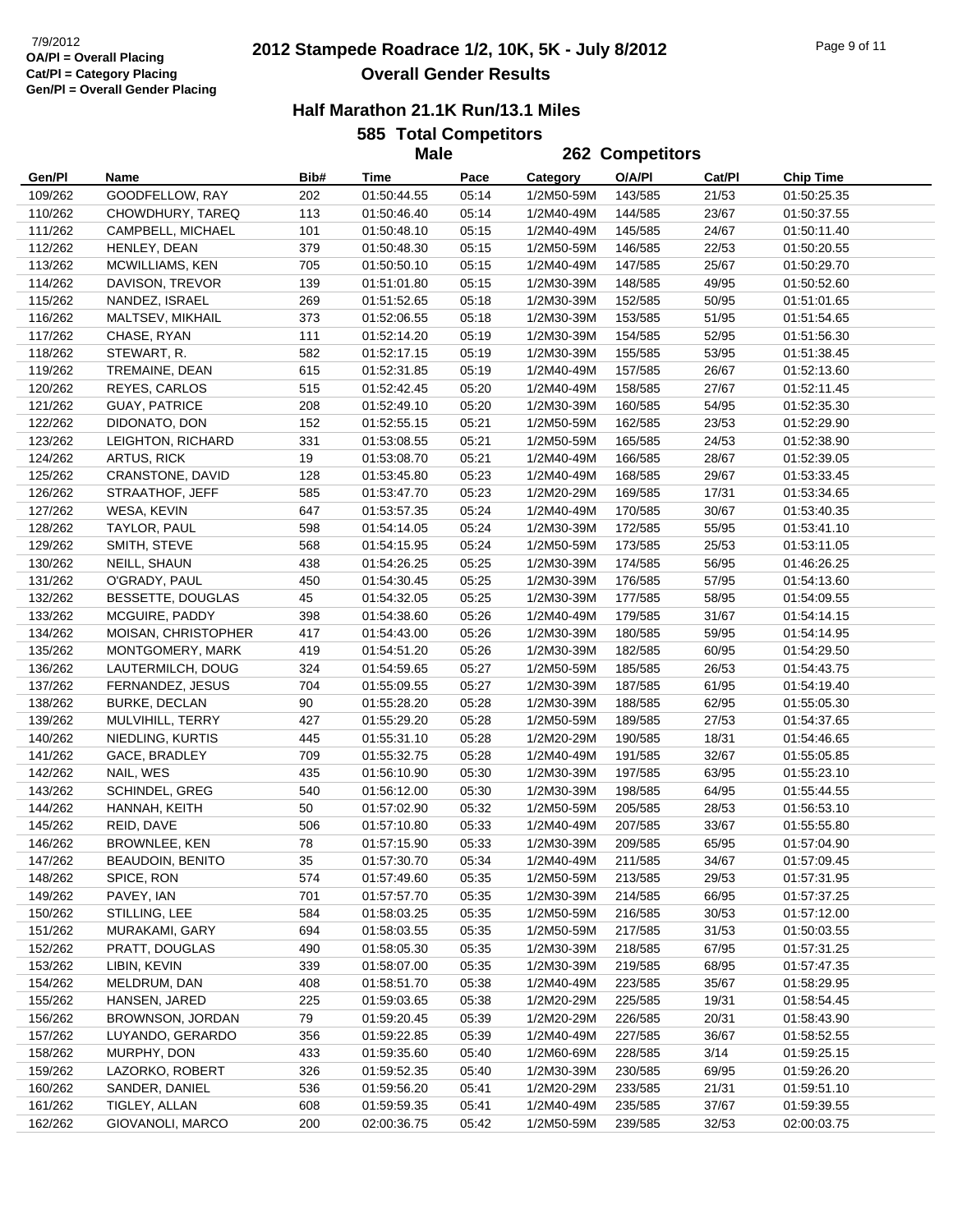# **2012 Stampede Roadrace 1/2, 10K, 5K - July 8/2012** 7/9/2012 Page 10 of 11 **Overall Gender Results**

#### **Half Marathon 21.1K Run/13.1 Miles**

**585 Total Competitors Male**

|                    |                                    |      | <b>Male</b>                |       | 262 Competitors |                    |        |                            |
|--------------------|------------------------------------|------|----------------------------|-------|-----------------|--------------------|--------|----------------------------|
| Gen/Pl             | Name                               | Bib# | Time                       | Pace  | Category        | O/A/PI             | Cat/Pl | <b>Chip Time</b>           |
| 163/262            | PICKERING, CURT                    | 482  | 02:00:44.80                | 05:43 | 1/2M40-49M      | 240/585            | 38/67  | 02:00:09.95                |
| 164/262            | LUI, MATTHEW                       | 353  | 02:01:08.00                | 05:44 | 1/2M20-29M      | 244/585            | 22/31  | 02:00:43.05                |
| 165/262            | THOMPSON, MICHAEL                  | 603  | 02:01:09.85                | 05:44 | 1/2M30-39M      | 245/585            | 70/95  | 02:00:37.20                |
| 166/262            | EMMERSON, BRIAN                    | 172  | 02:01:16.80                | 05:44 | 1/2M30-39M      | 246/585            | 71/95  | 02:00:56.70                |
| 167/262            | SMITH, BAREND                      | 561  | 02:01:32.10                | 05:45 | 1/2M30-39M      | 250/585            | 72/95  | 02:01:09.00                |
| 168/262            | MCLAREN, DUNCAN                    | 403  | 02:01:38.90                | 05:45 | 1/2M30-39M      | 253/585            | 73/95  | 02:00:59.60                |
| 169/262            | DALTON, ANDREW                     | 136  | 02:01:41.00                | 05:46 | 1/2M50-59M      | 254/585            | 33/53  | 02:00:55.60                |
| 170/262            | KUJAWA, THOMAS                     | 313  | 02:02:04.40                | 05:47 | 1/2M40-49M      | 261/585            | 39/67  | 02:01:38.50                |
| 171/262            | BRYSON, GLENN                      | 81   | 02:02:08.00                | 05:47 | 1/2M50-59M      | 262/585            | 34/53  | 02:01:52.35                |
| 172/262            | UNGER, CHRIS                       | 620  | 02:02:31.90                | 05:48 | 1/2M30-39M      | 266/585            | 74/95  | 02:01:46.95                |
| 173/262            | HACKINEN, DALE                     | 215  | 02:02:43.55                | 05:49 | 1/2M60-69M      | 268/585            | 4/14   | 02:02:21.75                |
| 174/262            | HOOKER, JOHN                       | 255  | 02:02:44.55                | 05:49 | 1/2M40-49M      | 269/585            | 40/67  | 02:01:59.35                |
| 175/262            | MACPHEE, DAN                       | 370  | 02:02:46.00                | 05:49 | 1/2M40-49M      | 271/585            | 41/67  | 02:02:08.50                |
| 176/262            | MCJANNETT, PATRICK                 | 401  | 02:02:53.10                | 05:49 | 1/2M20-29M      | 273/585            | 23/31  | 02:02:36.90                |
| 177/262            | KIRZNER, SAM                       | 703  | 02:02:55.15                | 05:49 | 1/2M50-59M      | 274/585            | 35/53  | 02:02:34.05                |
| 178/262            | JENSEN, BOB                        | 275  | 02:02:55.55                | 05:49 | 1/2M50-59M      | 275/585            | 36/53  | 02:02:40.85                |
| 179/262            | BATTISTELLA, SIMON                 | 32   | 02:02:58.85                | 05:49 | 1/2M30-39M      | 276/585            | 75/95  | 02:01:46.45                |
| 180/262            | SUTHERLAND, NEIL                   | 697  | 02:03:03.15                | 05:49 | 1/2M60-69M      | 277/585            | 5/14   | 02:02:37.25                |
|                    | LEE, MARK                          | 329  |                            | 05:52 | 1/2M40-49M      |                    | 42/67  |                            |
| 181/262<br>182/262 |                                    | 502  | 02:03:57.45<br>02:04:44.55 | 05:54 | 1/2M19&UM       | 288/585<br>295/585 | 1/1    | 02:03:18.25<br>02:03:48.65 |
| 183/262            | RANA, GORAV<br><b>RESNIK, GREG</b> | 514  |                            | 05:55 | 1/2M50-59M      | 296/585            | 37/53  |                            |
| 184/262            | RODWAY, CHRIS                      | 526  | 02:04:51.55<br>02:04:57.10 | 05:55 | 1/2M30-39M      |                    | 76/95  | 02:04:24.95<br>02:04:17.00 |
| 185/262            | STEFFEN, GARY                      | 577  | 02:05:12.90                | 05:56 | 1/2M50-59M      | 298/585<br>299/585 | 38/53  |                            |
|                    |                                    |      |                            |       |                 |                    |        | 02:04:55.90                |
| 186/262            | YUEN, WALTER                       | 670  | 02:05:21.00                | 05:56 | 1/2M40-49M      | 300/585            | 43/67  | 02:04:54.10                |
| 187/262            | MILBURY, DAWSON                    | 411  | 02:05:59.90                | 05:58 | 1/2M50-59M      | 301/585            | 39/53  | 02:05:34.05                |
| 188/262            | BOUCH, JIM                         | 60   | 02:06:09.15                | 05:58 | 1/2M50-59M      | 303/585            | 40/53  | 02:06:07.90                |
| 189/262            | HAGERTY, CHAD                      | 217  | 02:06:13.20                | 05:58 | 1/2M30-39M      | 304/585            | 77/95  | 02:05:49.25                |
| 190/262            | ONG, SIMON                         | 456  | 02:06:24.40                | 05:59 | 1/2M20-29M      | 308/585            | 24/31  | 02:06:20.65                |
| 191/262            | FARRIS, MARK                       | 175  | 02:06:40.50                | 06:00 | 1/2M40-49M      | 313/585            | 44/67  | 02:06:06.80                |
| 192/262            | PRYSTUPA, MICHAEL                  | 493  | 02:06:43.40                | 06:00 | 1/2M40-49M      | 315/585            | 45/67  | 02:06:20.85                |
| 193/262            | WILD, JAMES                        | 653  | 02:06:50.30                | 06:00 | 1/2M40-49M      | 317/585            | 46/67  | 02:05:37.70                |
| 194/262            | LUND, TERRY                        | 354  | 02:06:56.25                | 06:00 | 1/2M50-59M      | 318/585            | 41/53  | 02:06:07.60                |
| 195/262            | HAESSEL, DALE                      | 216  | 02:07:54.15                | 06:03 | 1/2M40-49M      | 330/585            | 47/67  | 02:07:54.15                |
| 196/262            | PHAM, PETER                        | 478  | 02:07:56.05                | 06:03 | 1/2M20-29M      | 331/585            | 25/31  | 02:06:59.85                |
| 197/262            | <b>BLANCH, MICHAEL</b>             | 53   | 02:08:12.65                | 06:04 | 1/2M30-39M      | 340/585            | 78/95  | 02:08:12.65                |
| 198/262            | GWILLIAM, STEVE                    | 214  | 02:08:29.55                | 06:05 | 1/2M40-49M      | 345/585            | 48/67  | 02:07:46.05                |
| 199/262            | <b>WELLS, MARK</b>                 | 646  | 02:08:31.70                | 06:05 | 1/2M40-49M      | 346/585            | 49/67  | 02:08:12.45                |
| 200/262            | KOHRS, BERNARD                     | 304  | 02:09:22.80                | 06:07 | 1/2M50-59M      | 351/585            | 42/53  | 02:08:27.65                |
| 201/262            | <b>WILLMS, TRAVIS</b>              | 656  | 02:09:25.90                | 06:08 | 1/2M40-49M      | 352/585            | 50/67  | 02:08:33.00                |
| 202/262            | YAKLIN, BRIAN                      | 663  | 02:09:26.20                | 06:08 | 1/2M20-29M      | 353/585            | 26/31  | 02:08:47.25                |
| 203/262            | BOLES, DAVID                       | 59   | 02:09:43.90                | 06:08 | 1/2M60-69M      | 354/585            | 6/14   | 02:08:48.25                |
| 204/262            | KNIGHT, BRYON                      | 301  | 02:10:45.45                | 06:11 | 1/2M60-69M      | 364/585            | 7/14   | 02:10:14.85                |
| 205/262            | YOUNGBERG, ROY                     | 686  | 02:10:50.45                | 06:12 | 1/2M60-69M      | 366/585            | 8/14   | 02:10:04.05                |
| 206/262            | KLOPPER, JOHN                      | 299  | 02:11:03.25                | 06:12 | 1/2M50-59M      | 367/585            | 43/53  | 02:10:05.15                |
| 207/262            | AMARE, KETEMA                      | 11   | 02:11:20.15                | 06:13 | 1/2M50-59M      | 368/585            | 44/53  | 02:11:13.25                |
| 208/262            | KOCH, DWAYNE                       | 302  | 02:11:35.60                | 06:14 | 1/2M40-49M      | 372/585            | 51/67  | 02:11:06.80                |
| 209/262            | RICHARDSON, ANDREW                 | 517  | 02:11:38.85                | 06:14 | 1/2M30-39M      | 373/585            | 79/95  | 02:10:50.25                |
| 210/262            | MCGIVERN, LEN                      | 396  | 02:11:44.25                | 06:14 | 1/2M50-59M      | 374/585            | 45/53  | 02:11:20.00                |
| 211/262            | LAU, BEN                           | 321  | 02:11:51.25                | 06:14 | 1/2M20-29M      | 375/585            | 27/31  | 02:10:57.85                |
| 212/262            | <b>COLLIER, RICK</b>               | 121  | 02:11:54.00                | 06:15 | 1/2M70+M        | 376/585            | 1/1    | 02:11:21.40                |
| 213/262            | HENDERSON, JIM                     | 240  | 02:12:10.95                | 06:15 | 1/2M60-69M      | 380/585            | 9/14   | 02:11:29.05                |
| 214/262            | OMO, AKINMO                        | 455  | 02:12:11.25                | 06:15 | 1/2M20-29M      | 381/585            | 28/31  | 02:11:24.45                |
| 215/262            | SCOTT, STEWART                     | 548  | 02:12:16.10                | 06:16 | 1/2M50-59M      | 383/585            | 46/53  | 02:11:39.85                |
| 216/262            | ZANIECKI, TOM                      | 671  | 02:12:16.15                | 06:16 | 1/2M40-49M      | 384/585            | 52/67  | 02:11:34.85                |